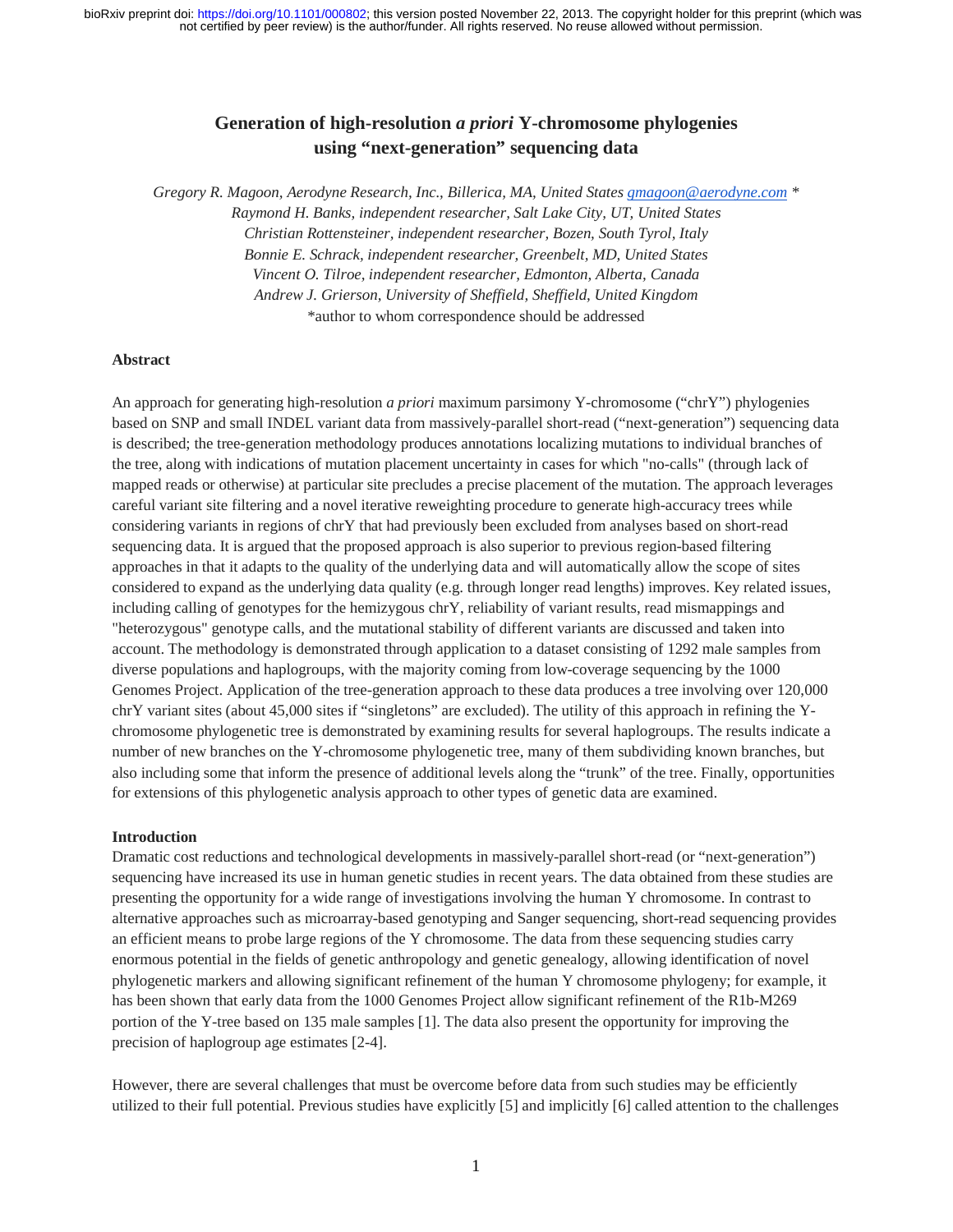involved in using short-read sequencing data for large-scale Y-chromosome phylogeny construction. Issues with data quality (including the tendency for the data to suggest existence of false-positive variants), the potential for lack of mapped coverage at particular sites in individual samples (particularly in low-coverage datasets), and the sheer volume of data appear to be chief among these challenges.

Here, a phylogenetic analysis approach designed to work around these challenges is described.

### **Description of the approach**

### *Variant calling*

We employ diploid multi-sample variant calling through use of "mpileup" in the *samtools* software package [7]. In contrast to other approaches which rely on a set of single-sample variant calling results [8], this approach allows one to distinguish between results indicating a reference allele, and results indicating a lack of mapped coverage at individual sites in individual samples. (Results of single-sample variant calling typically only report sites that differ from reference allele, which can be misleading and can confound downstream results analysis, particularly for lowcoverage sequence data.) These issues also reinforce the importance of having access to the raw mapped alignment data (e.g. BAM file) rather than a derived analysis like variant call data. Although not addressed or discussed in detail here, a noteworthy challenge with constructing a comprehensive multi-sample variant calling database can arise when datasets of multiple types must be merged (e.g. with mapped data aligned to different reference sequences or variant call data from Complete Genomics analysis pipeline), which can become a non-trivial bioinformatics task.

The details of the samtools variant calling command used here are presented in the Supporting Information.

Although it is tempting to employ haploid variant calling for the hemizygous Y-chromosome, we have found diploid calling to be more useful; the use of diploid calling admits the possibility for a (spurious) heterozygous result, and will return a genotype likelihood for such a result in each sample for each variant site. In addition to readily identifying suspicious results and potentially spurious variants, we find this information helpful for identifying sites that are prone to read mismapping or sequencing errors, as will be detailed later. Haploid chrY variant calling approaches, such as used in the Complete Genomics pipeline [9, 10], which omit this key information, make tree generation with an approach like that described here more challenging and error-prone.

The variant call file (VCF) produced through this analysis becomes the input to the next (genotype refinement) step.

### *Genotype refinement*

We next refine the genotype (GT) calls in the multi-sample variant call file based on genotype likelihoods (PL values). These refinements replace the original "0/0", "0/1", and "1/1" genotypes called by samtools with calls appropriate for the hemizygous Y-chromosome. In particular, "." is incorporated to indicate "no-call", "./." is used to indicate a (spurious) heterozygous result, 0 is used to indicate reference result, and 1, 2, etc. are used to indicate results with an alternate allele. With the exception of the "..." call, these calls conform to VCF specification. The details of how these "refined" genotypes are determined based on genotype likelihoods are presented in the Supporting Information.

### *Variant filtering*

There is a strong propensity for variant discovery analyses of short-read sequencing results to suggest the existence of false-positive variants, presumably due to mismapping of reads during the alignment process; this problem is particularly acute for the Y chromosome which has significant repetitive regions and regions with homology to other parts of the genome, such as the X chromosome [11, 12].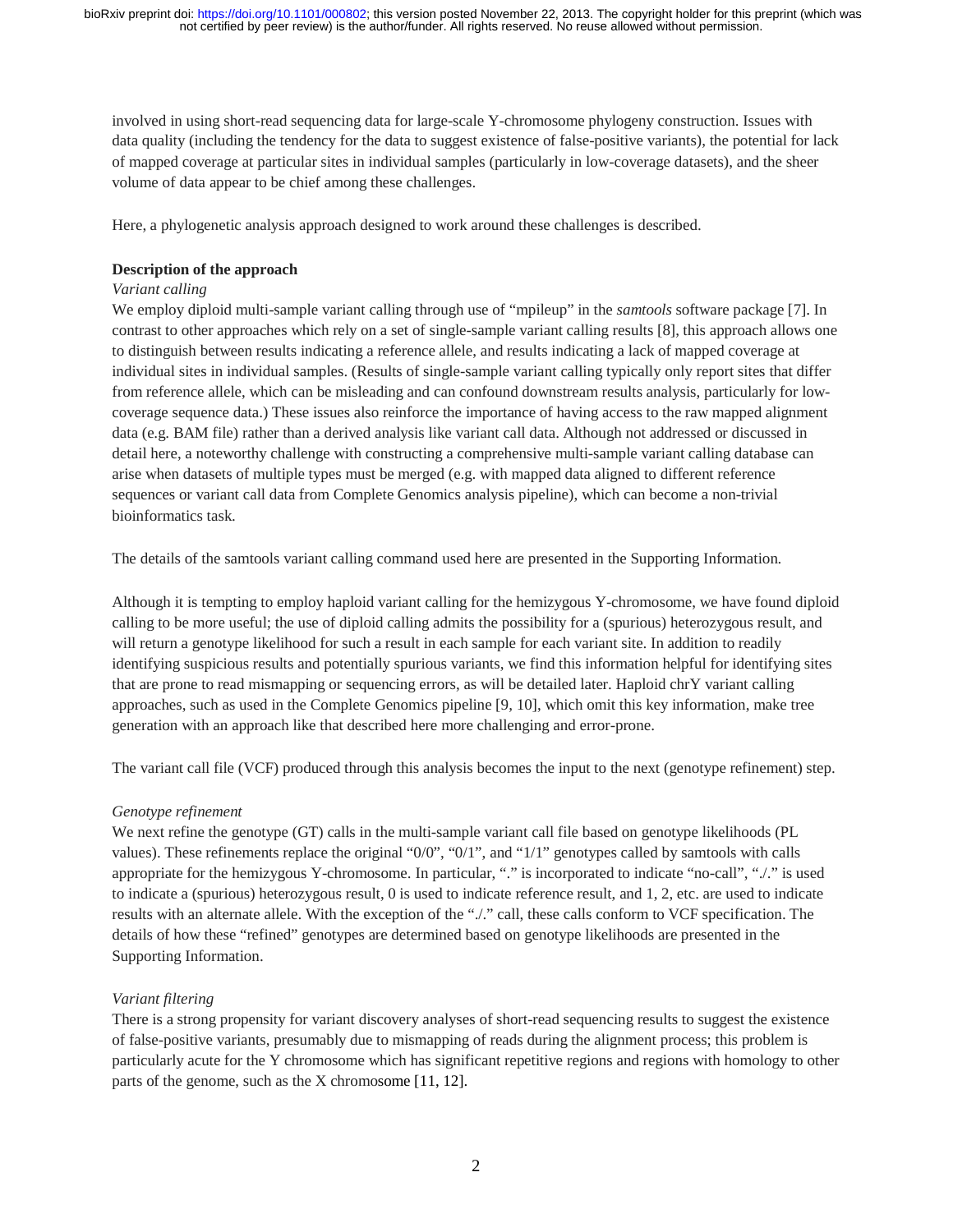This propensity for mismapping will vary with details such as local sequence properties and read length, and certain regions of the Y chromosome are much more prone to this issue of false positives than others. Mismappings can similarly give rise to false negatives with low-coverage results. The challenge, then, in generating a Y chromosome phylogeny, is to avoid issues arising from spurious results at these unreliable sites. A common approach is to proactively remove these sites from consideration through a filtering step before subsequent phylogenetic analysis.

Previous studies of the Y-chromosome have employed position-based filtering, excluding regions known to be repetitive or have a high degree of sequence homology to other parts of the genome. Our investigations suggest that reliable results may be frequently obtained in the excluded regions of one widely-used position-based filter (encompassing about 9 Mb) [4] with phylogenetically informative variants being omitted from consideration in many cases. (For example, U106, a key SNP marker subdividing the R1b haplogroup, would be excluded by this prominent region-based filter.) Furthermore, even if the reliable regions are carefully and precisely determined for a given dataset, there is limited opportunity to generalize to other datasets, since the regions with reliable results will vary with methodological details (e.g. read length, the use of paired-end reads, and mapping algorithm, etc.). Here, we instead advocate for a filtering approach based on various properties of the underlying data, with the goal of implicitly adapting to methodological differences. The filtering described in this section serves as a "first-pass" with iterative reweighting serving to provide further refinement.

We note that spurious heterozygosity can be a key indicator of sites with unreliable results on the hemizygous Y chromosome. Heterozygosity will be less apparent from low-coverage results, but, considering enough low-coverage samples, these issues should become more evident. When considering these spurious heterozygous results, two particular modes of mismapping are considered here. The first, mismapping of reads with a non-reference allele at a site of interest, gives rise to false-positive variants. The other mismapping error mode is for reads with the reference allele to be mismapped to a site of interest, which can give rise to false-negatives. Thus, considering a number of samples simultaneously, filtering to remove sites with a high proportion of samples with heterozygous results might be considered to guard against the first mode of read mismapping. Similarly, filtering to remove sites with a high ratio of the number of samples with heterozygous results to the number of samples with "pure" non-reference allele result might be considered to guard against the second issue.

Additional indicators, commonly used in more general analyses of short-read sequencing data, such as strand-bias and mapping quality, may also be used as the basis for filtering results.

Thus, we use here many of the built-in filters implemented in the widely-used *vcf-annotate* tool in the *vcftools* package [13]. We have also implemented custom filters to use information such as heterozygosity. The details of the variant filtering approach used here are presented in the Supporting Information.

Additional possible filtering approaches, such as using the Y (mis)mapping pattern and/or variant results for a set of female samples, are possible, but have not been explored here.

Here, we also employ a temporary filtering to remove "singletons" (i.e. non-reference variants that appear to be present in only one sample within the dataset) to make the main tree generation steps more computationally efficient. We note that these variants can be readily localized to the terminal branches of the tree (leading to individual samples) *post facto* (e.g. during post-processing), without the need to consider them during the main tree generation process.

#### *Maximum parsimony tree generation*

We use a maximum parsimony tree generation algorithm, as implemented in PHYLIP 3.69 [14], for individual tree generation steps. A key aspect of the chosen tree generation methodology is the ability to perform ancestral state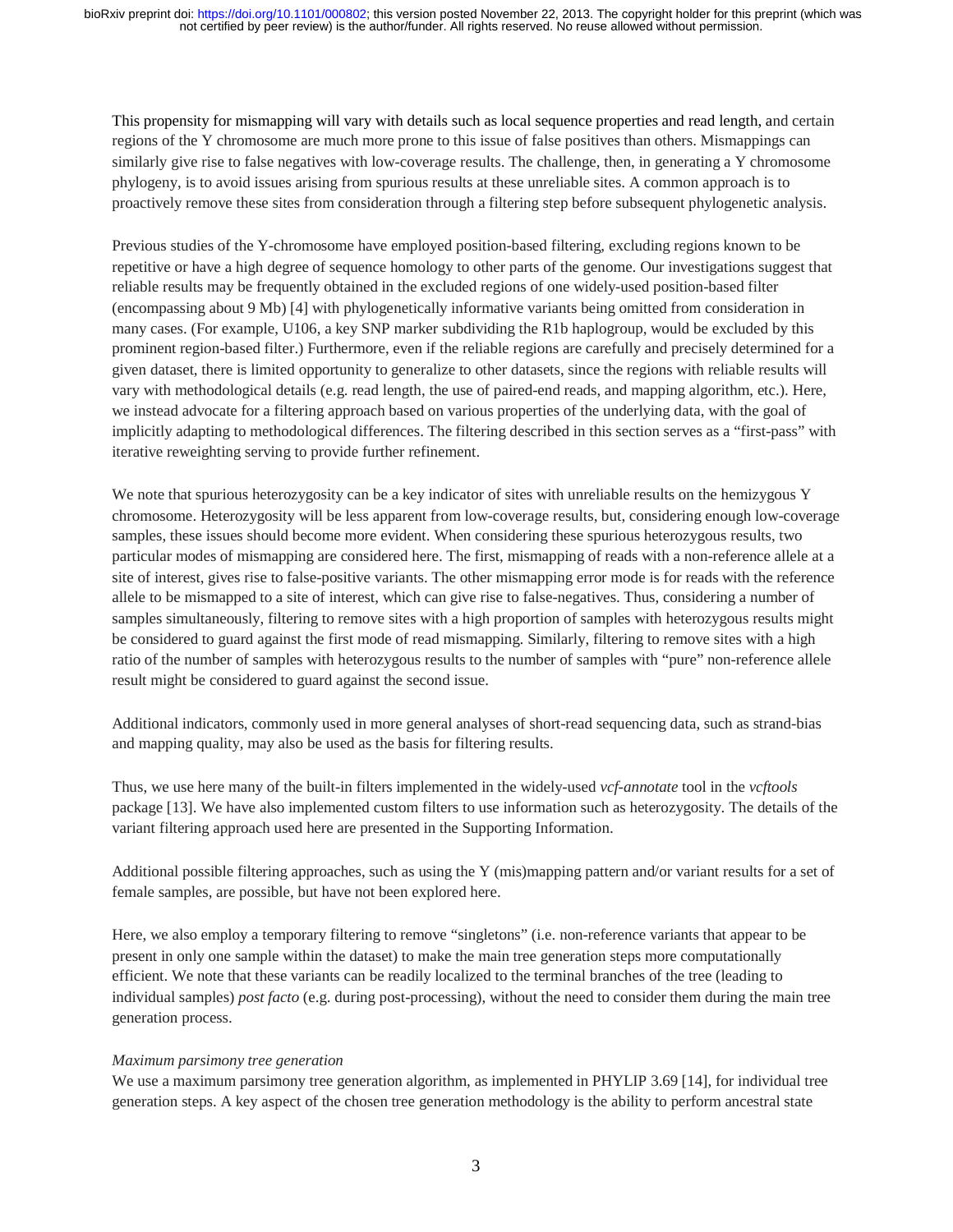reconstruction (i.e. localization of individual mutations to particular branches in the tree, to the extent supported by the underlying data). A modification to PHYLIP 3.69 source code was made by the authors to improve memory management for the ancestral state reconstruction, allowing for this critical analysis to be performed with reasonable memory requirements for the large datasets of interest here. The details of the maximum parsimony tree generation approach used here are presented in the Supporting Information.

#### *Iterative reweighting*

The maximum parsimony tree generation algorithm readily allows for a weighting of individual variant sites in parsimony evaluation. We have developed a procedure of iterative reweighting of variant sites designed to downweight sites that are unstable (i.e. those that have a relatively high *in vivo* mutation rate and thus cannot reliably serve as "unique-event polymorphisms") and/or are prone to unreliable results (due to, for example, read mismapping).

The idea is to use the number of mutations at a particular site in the results of a previous iteration of tree generation to inform the weight of the site in the next tree generation iteration. In particular, sites with higher mutation counts (generally indicative of instability or unreliability issues) are given reduced weight.

Here, we employ four iterations of reweighting following an initial, unweighted tree generation step. The first three iterations employ progressively stronger reweighting, while the final iteration also applies a proximity filter which reduces the weight of nearby variants appearing on the same branch to zero. The use of more aggressive reweighting in later steps is designed to allow the tree generation to proceed flexibly on a relatively flat "parsimony surface" in the early stages before the strong reweighting of later steps effectively "locks" the tree into place (similar to the annealing concept in the simulated annealing approach to global optimization [15, 16]).

The details of the iterative reweighting approach used here are presented in the Supporting Information.

### *Post-processing of tree-construction results*

The final step of the tree generation process is post-processing of the results from the last iteration of tree generation, to generate a text-based report suitable for human analysis and interpretation that details the mutations on each of the branches of the generated tree. The ancestral state table produced by PHYLIP is parsed to localize mutations, along with their polarity (i.e. whether a REF>ALT mutation or an ALT>REF mutation) to individual branches of the tree. The associated variant information (position, reference allele, and non-reference/alternate allele) are pulled in from the variant calling database. Additionally, the total number of mutations in the tree for each site are counted and reported to aid in manual interpretation of the results. Cases where the location of a variant is uncertain due to no-calls in key samples are also annotated to assist in the interpretation of results. (It is noted that uncertainty due to the existence of other trees with equivalent or similar parsimony are not considered here and such considerations would need to be made manually with the present approach.) This post-processing step also involves incorporation of the "singleton" variants into terminal branches; as discussed previously, these variants had been omitted from the tree-generation process for computational efficiency. Each of the mutations is also annotated if a match (either based on position, ancestral allele, and derived allele or based only on position) is found in a reference database of named chrY markers. [17]

In the process of analyzing the final results from this tree construction approach, we suggest that special scrutiny should be reserved for branches with a low number (*e.g.* fewer than three) of "solid" mutations (i.e. those mutations that do not carry uncertainty in position due to no-call and which have a low number of mutations throughout the tree); although these cases could very well be genuine, there is potential for errors in the underlying data or false positives to introduce spurious structure into the generated tree. We have also observed that different sequencing platform pipelines (e.g. SOLiD) can lead to platform-dependent artifacts (presumably false positive variants), which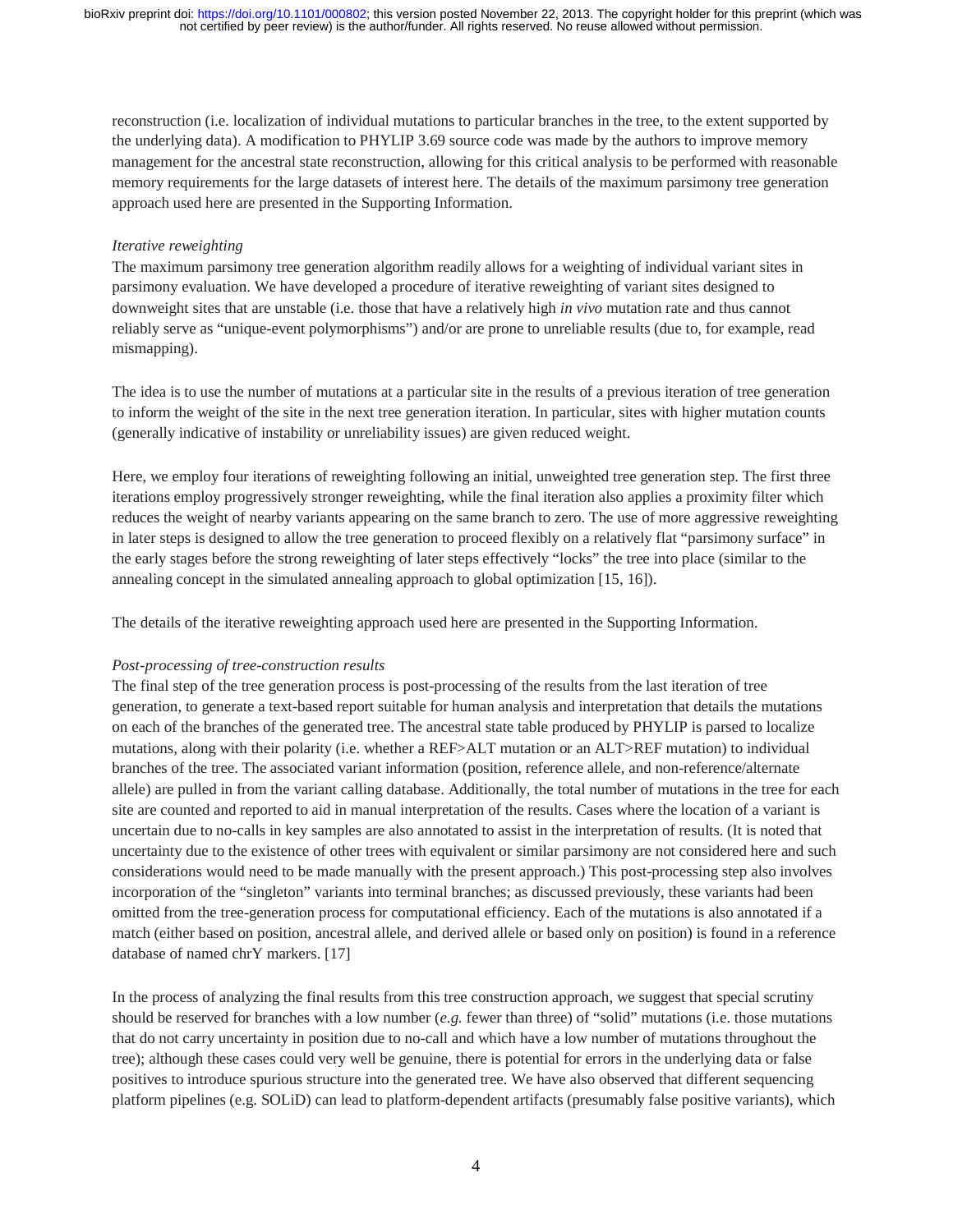could adversely impact the generated tree structure in certain situations. Also, of course, as was implicit in the prior discussion on reweighting, sites with mutations at more than two or three branches in the phylogeny are likely to be too unstable and/or unreliable to serve as robust phylogenetic markers.

#### **Demonstration of the approach through application to a 1292-sample dataset**

The approach described above is demonstrated through application to a dataset consisting of 1292 male samples from diverse populations and haplogroups. The majority of the sample data come from low-coverage sequencing by the 1000 Genomes Project [18]; the set of data from the 1000 Genomes Project also includes one high coverage sample (NA12891). Additionally, high-coverage data for ten male Human Genome Diversity Project (HGDP) samples and a Dinka sample, produced during a study by Meyer *et al.* [19], were incorporated into the analysis. Finally, low-coverage data for NA21313 (ERS037274), sequenced in a study by Wei *et al*. [4], were also incorporated. The source BAM filenames for the 1000 Genomes Project samples, indicating data/alignment details, are included in Supporting Information C.

The University of Sheffield high performance computing cluster was used for all computationally-intensive analysis, including variant calling and maximum-parsimony tree generation.

An overview of the generated tree structure is presented in Figure 1.The raw results of the approach described here are presented in Supporting Information B and a figure depicting the tree structure is provided in Supporting Information D. Although a comprehensive review of the generated tree is beyond the scope of this work, we present here an analysis of several regions of interest in the tree. Similarly, although the opportunity exists for more detailed age estimates based on the constructed tree, this analysis is beyond the scope of the present paper.



**Figure 1. Cladogram overview of the automatically-constructed demonstration tree based on 1292-sample dataset; portions of the tree "trunk" refined through this study are highlighted**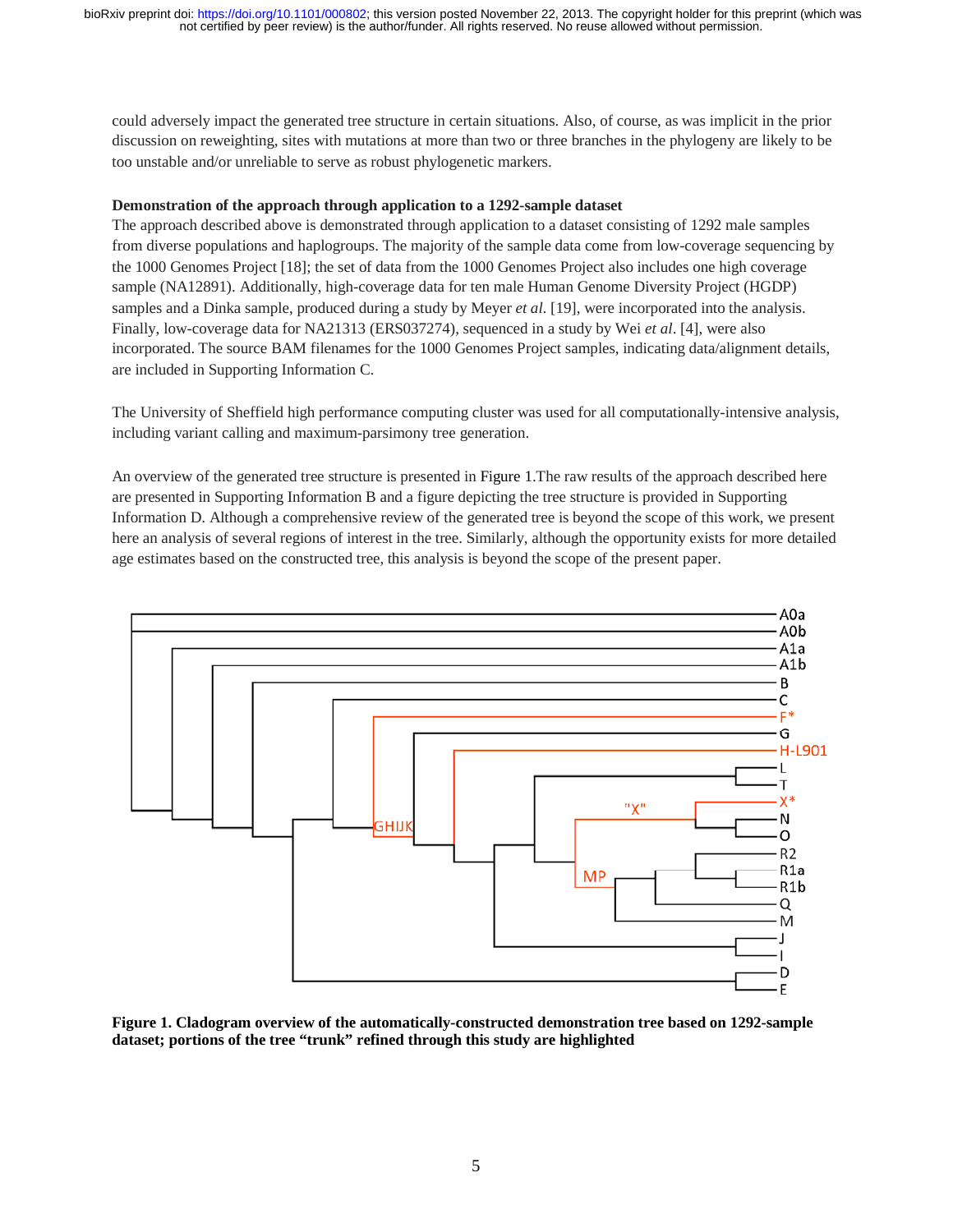#### *Overall tree structure*

Figure 2 shows the distribution of downstream branches per node of the phylogeny. The majority of nodes in the tree lead to bifurcations, however there are also many instances of 3-6 sub-branches occurring. We were particularly interested in investigating any star-like branching patterns, since these are usually associated with rapid population growth. The most extreme examples in the current phylogeny include between 8 and 18 parallel sub-branches, and are detailed in Table 1. We find evidence for star-like rapid population growth in two regions, Europe and Africa, and in two subhaplogroups, R1b-M269 and E-L576 (subgroup of E-L2).



**Figure 2. Overall morphology of the phylogeny depicted as a frequency distribution of the number of subbranches per node** 

| not certified by peer review) is the author/funder. All rights reserved. No reuse allowed without permission.                                                                                                                                                                                                                                                                                                                                                                                                                                                                                                               |                               |                              |                  |  |  |  |
|-----------------------------------------------------------------------------------------------------------------------------------------------------------------------------------------------------------------------------------------------------------------------------------------------------------------------------------------------------------------------------------------------------------------------------------------------------------------------------------------------------------------------------------------------------------------------------------------------------------------------------|-------------------------------|------------------------------|------------------|--|--|--|
| e structure<br>nows the distribution of downstream branches per node of the phylogeny. The majority of nodes in the<br>bifurcations, however there are also many instances of 3-6 sub-branches occurring. We were particularly<br>in investigating any star-like branching patterns, since these are usually associated with rapid population<br>e most extreme examples in the current phylogeny include between 8 and 18 parallel sub-branches, and<br>I in Table 1. We find evidence for star-like rapid population growth in two regions, Europe and Africa,<br>subhaplogroups, R1b-M269 and E-L576 (subgroup of E-L2). |                               |                              |                  |  |  |  |
| 1000<br>800-<br>600-<br>400-<br>Frequency<br>200                                                                                                                                                                                                                                                                                                                                                                                                                                                                                                                                                                            |                               |                              |                  |  |  |  |
| 15<br>10-<br>5<br>2 3 4 5 6 7<br>9 10 11 12 13 14 15 16 17<br>8<br>sub-branches per node                                                                                                                                                                                                                                                                                                                                                                                                                                                                                                                                    |                               |                              |                  |  |  |  |
| . Overall morphology of the phylogeny depicted as a frequency distribution of the number of sub-<br>branches per node<br>tar-like phylogeny structure within the tree                                                                                                                                                                                                                                                                                                                                                                                                                                                       |                               |                              |                  |  |  |  |
|                                                                                                                                                                                                                                                                                                                                                                                                                                                                                                                                                                                                                             |                               |                              |                  |  |  |  |
| <b>Upstream branch</b><br>DF <sub>27</sub>                                                                                                                                                                                                                                                                                                                                                                                                                                                                                                                                                                                  | <b>Haplogroup</b><br>R1b-M269 | <b>Parallel sub-branches</b> | <b>Region</b>    |  |  |  |
| U181                                                                                                                                                                                                                                                                                                                                                                                                                                                                                                                                                                                                                        | E-L576                        | 18<br>14                     | Europe<br>Africa |  |  |  |
| DF <sub>13</sub>                                                                                                                                                                                                                                                                                                                                                                                                                                                                                                                                                                                                            | R1b-M269                      | 11                           | Europe           |  |  |  |
| CTS3822, M4673                                                                                                                                                                                                                                                                                                                                                                                                                                                                                                                                                                                                              | E-L576                        |                              |                  |  |  |  |
| CTS4036, M4674<br>CTS6126, M4676                                                                                                                                                                                                                                                                                                                                                                                                                                                                                                                                                                                            |                               |                              |                  |  |  |  |
| CTS7305, M4678, Z1714                                                                                                                                                                                                                                                                                                                                                                                                                                                                                                                                                                                                       |                               | 11                           | Africa           |  |  |  |
| Z5943                                                                                                                                                                                                                                                                                                                                                                                                                                                                                                                                                                                                                       | E-L576                        | 10                           | Africa           |  |  |  |
| L2                                                                                                                                                                                                                                                                                                                                                                                                                                                                                                                                                                                                                          | R1b-M269                      | 8                            | Europe           |  |  |  |
| hylogeny structure, indicative of rapid population expansion, was found in European and African regions<br>ogeny. In Europe much has been made of the evidence for rapid increases in population, although there is<br>consensus on the timing(s) and locations of the expansions. In Africa the best candidate for rapid                                                                                                                                                                                                                                                                                                   |                               |                              |                  |  |  |  |
|                                                                                                                                                                                                                                                                                                                                                                                                                                                                                                                                                                                                                             |                               |                              |                  |  |  |  |
| growth is the Bantu expansion.<br>$k$ "<br>eresting results are apparent from the upper branches of the tree defining the major haplogroups ( <i>i.e.</i> the<br>").<br>tree shows that results for the 1000 Genomes Project sample HG02040 (Kinh population) indicate a                                                                                                                                                                                                                                                                                                                                                    |                               |                              |                  |  |  |  |

**Table 1. Star-like phylogeny structure within the tree** 

Star-like phylogeny structure, indicative of rapid population expansion, was found in European and African regions of the phylogeny. In Europe much has been made of the evidence for rapid increases in population, although there is not a clear consensus on the timing(s) and locations of the expansions. In Africa the best candidate for rapid population growth is the Bantu expansion.

#### *Tree "trunk"*

Several interesting results are apparent from the upper branches of the tree defining the major haplogroups (*i.e.* the tree "trunk").

Firstly, the tree shows that results for the 1000 Genomes Project sample HG02040 (Kinh population) indicate a separation in SNPs defining the branch for haplogroup F (Hg-F). In particular, although HG02040 has most of the key SNPs in common with other Hg-F samples, his results indicate ancestral results for three SNPs that are found to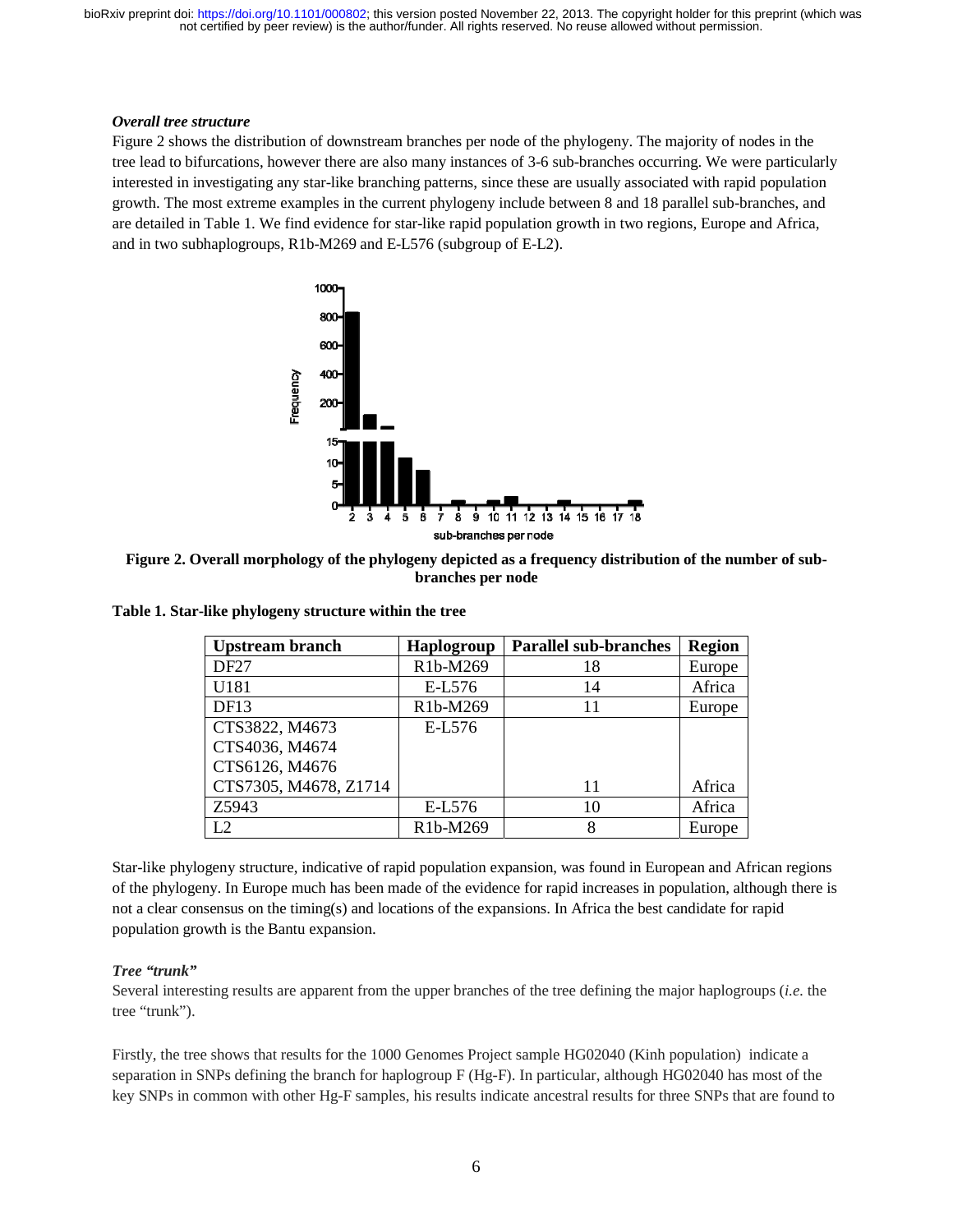be derived (or no-call) for all other Hg-F samples (including Hg-G, Hg-H, Hg-I, and Hg-J): 8589031 C>T (variously known as F1329, M3658, PF2622, and YSC0001299), 14367181 G>A (known as M3684 and PF2661), and 22475403 A>C (which we denote here as Z12203); there is also another SNP with similar pattern, 14237670 C>T (known as M3680 and PF2657), where the tree indicates a back-mutation in the Hg-O sample NA18994. Thus, it would appear that these three SNP mutations define a new haplogroup (which might be called haplogroup"GHIJK") that is downstream of Hg-F and upstream of the recently-identified Hg-HIJK [3]. Due to the presence of no-calls at key sites in HG02040, further study of this sample could identify additional "approximate Hg-F" SNPs for which HG02040 is ancestral (or alternatively, there is also a remote possibility that these ancestral results in HG02040 could be shown to be spurious).

Next, the inclusion of a (relatively rare) haplogroup M sample in this tree (the Papuan, HGDP00542) appears to have some interesting implications for the phylogenetic structure around haplogroup M. In particular, the tree shows that the haplogroup M sample shares derived status with haplogroup P samples at several SNP sites, indicating the existence of an "MP" haplogroup upstream of haplogroup P and haplogroup M, and downstream of haplogroup K(xLT). (Since no Hg-S samples are considered in the present analysis, the position of Hg-S relative to this new group cannot be determined here.) The mutations defining this "MP" branch are summarized in Table 2. With the exception of M1205, the call pattern across all the samples considered here can be explained by a single mutation (*i.e.* without apparent recurrent or back-mutations, which can be indicative of unreliability or instability). Considering the potential for no-calls in the Hg-M sample, there is the potential for additional mutations (placed at the Hg-P level in the present tree) to belong to this Hg-MP branch.

| <b>GRCh37</b> position | mutation | name(s)       |
|------------------------|----------|---------------|
| 5005053                | A > C    | PF5852        |
| 14156152               | G>A      | M1205         |
| 16222561               | C > T    | M1221, PF5911 |
| 22222070               | A > G    | PF5969        |
| 28731917               | A > C    | L405, PF5990  |

**Table 2. Mutations defining Hg-"MP", joining haplogroups M and P** 

Additionally, results for the sample HG03742 (Indian Telugu from the United Kingdom), when compared to other samples, indicate the existence of a haplogroup (termed Hg-"X" here until a formal nomenclature can be assigned) upstream of the present haplogroup NO and parallel to the haplogroup "MP" (discussed above) under Hg-K(xLT). The data for HG03742 indicate that he is ancestral for the haplogroup NO defining SNPs on the current ISOGG Ytree: M214, P188, P192, P193, P194, and P195. However, he shares a number of mutations with the Hg-NO samples, as summarized in Table 3, with these mutations defining the Hg-"X" group. As is the case with Hg-"MP", the position of Hg-S relative to this new "X" group cannot be determined here.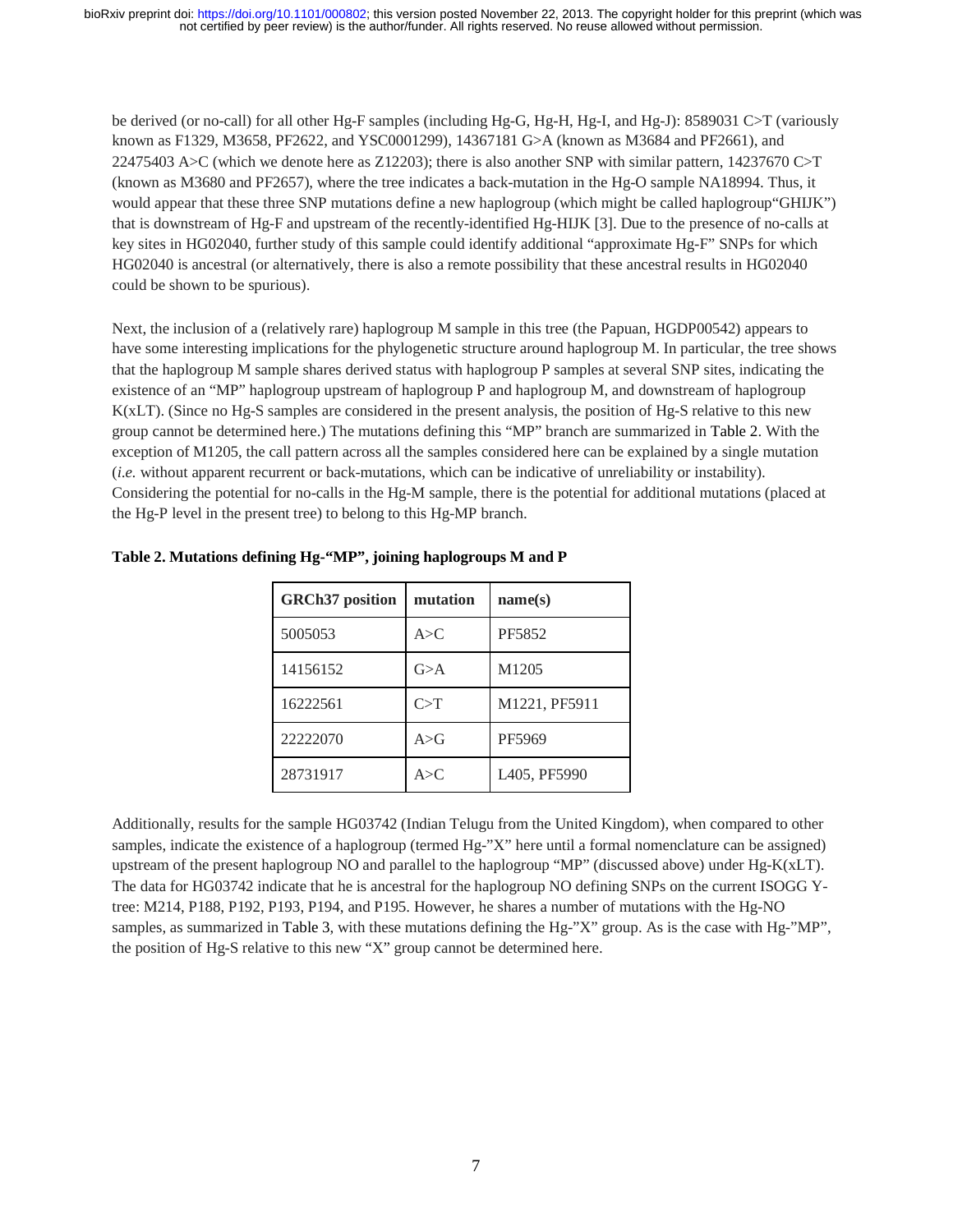| <b>GRCh37</b> position | <b>Mutation</b> | name(s)      |
|------------------------|-----------------|--------------|
| 3909630                | T>C             | Z12216       |
| 7690182                | A > T           | Z4842, M2308 |
| 8674808                | C>T             | Z4858, M2313 |
| 9978055                | C > A           | Z12176       |
| 21797754               | T>C             | Z4952, M2339 |
| 23208284               | G>A             | CTS11667     |
| 23617006               | G > A           | F650, M2346  |

**Table 3. Mutations defining Hg-"X", upstream of Hg-NO. (***italicized* **entries correspond to sites with more than one mutation in the automatically-generated phylogeny)** 

The two refinements beneath haplogroup K(xLT) described here are summarized in Figure 3.





### *Haplogroup A*

The tree reflects the new recognition of multiple branches from the root which share the traditional designation of A, though they do not constitute a monophyletic clade. Although the very earliest branch, A00 [20], is not represented in the dataset considered here, members of A0a1 and A0b are fortunately included, and one of these was selected as outgroup sample for construction of the tree. in the dataset considered here, members of A0a1 and A0b are fortunately included, and one of these was selected as<br>outgroup sample for construction of the tree.<br>The Gambian A0a1 sample was found to be ancestral for all the

Because it is a singleton, a new clade cannot yet be clearly defined, but this westernmost known representative of A0a1, with its many new SNPs, is indicative of a new branch to be discovered as additional samples come to light.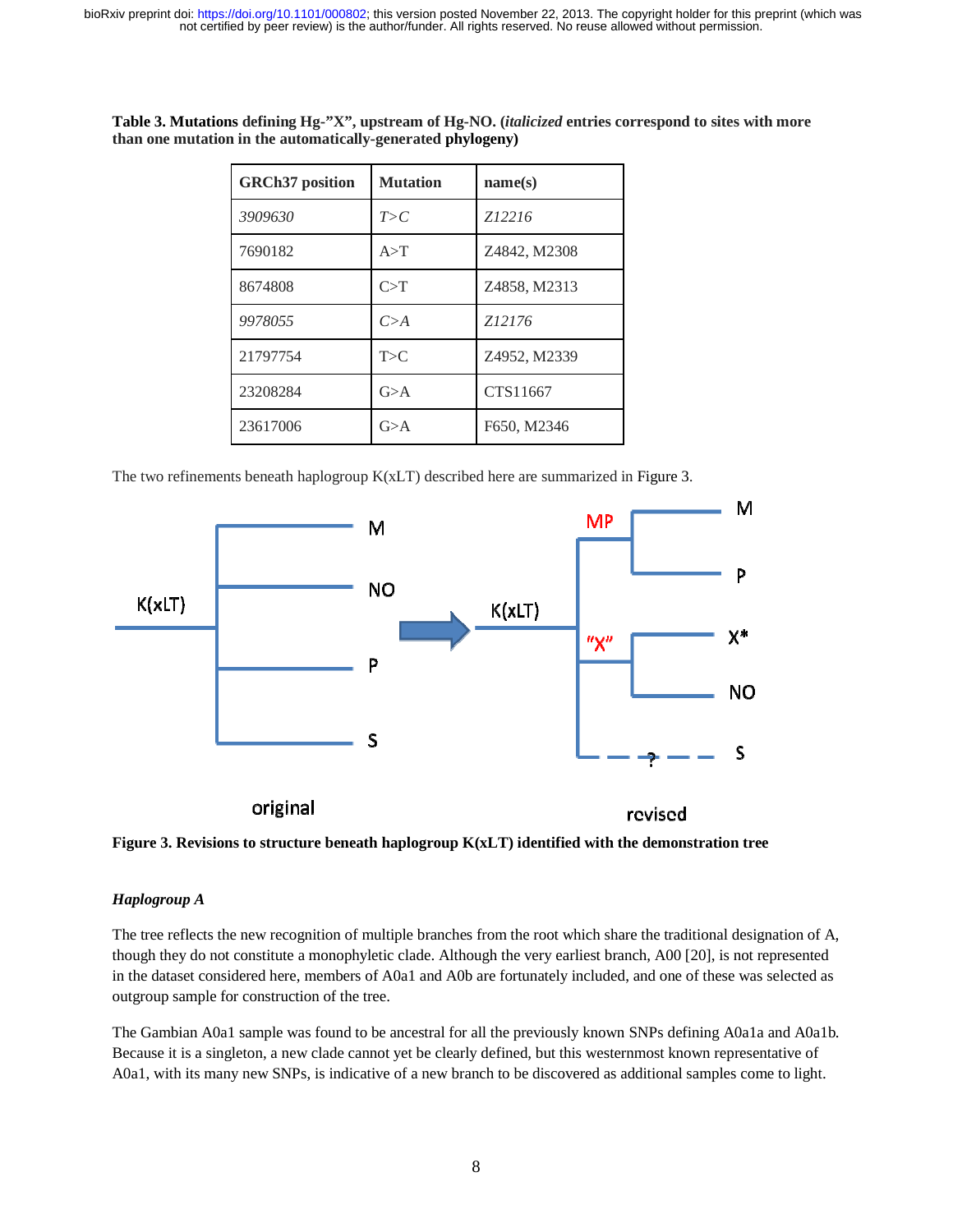The lone A0b sample is from Barbados; no African sample belonging to this extremely rare clade has yet been located, as it was first identified from a Barbadian participant in Thomas Krahn's "Walk Through the Y" sequencing project [21] in 2012. These two A0b samples seem to share virtually the same SNPs, and are likely related.

In A1a, a clade which has in the past been lacking in internal structure, we have identified a new subclade identified by 128 new SNPs (Z11345-Z11472). Samples HG02666 and HG02645 belong to this new branch. All three A1a samples are from the Gambia.

### *Haplogroup B*

In haplogroup B, the seven diverse samples included in the 1000 Genomes Project, from the Gambia, Sierra Leone, Kenya and Puerto Rico allow the discovery of significant new structure at the root of the haplogroup. Three of the samples, HG02588, HG03225 and HG03376, along with the four other haplogroup B samples, share derived results at 38 SNPs, including M60, M181, and V244, which define the haplogroup in the ISOGG and other published trees. But these three samples are ancestral for two SNPs which were formerly thought to define haplogroup B, P90 and M247/P85. They are also ancestral for the SNPs that define both of the known B subgroups, B1 and B2, as shown in Table 4.

| <b>Sample</b> | Origin                    | M60(B)         | <b>M181</b><br><b>(B)</b> | V244<br><b>(B)</b> | <b>P90</b><br>(was B) | M247/<br><b>P85</b><br>(was B) | M182<br>(B2) | L <sub>1391</sub><br>(new<br>B3) | M288<br>(B1) | M236<br><b>(B1)</b> |
|---------------|---------------------------|----------------|---------------------------|--------------------|-----------------------|--------------------------------|--------------|----------------------------------|--------------|---------------------|
| HG02588       | Gambia                    | T ins<br>(Der) | $C$ (Der)                 | T (Der)            | C(Anc)                | T(Anc)                         | C(Anc)       | $T$ (Der)                        | G (Anc)      | C(Anc)              |
| HG03225       | Mende,<br>Sierra<br>Leone | T ins<br>(Der) | $C$ (Der)                 | T (Der)            | C(Anc)                | T(Anc)                         | C(Anc)       | $T$ (Der)                        | G(Anc)       | C(Anc)              |
| HG03376       | Mende,<br>Sierra<br>Leone | T ins<br>(Der) | $C$ (Der)                 | No call            | C(Anc)                | T(Anc)                         | C(Anc)       | T (Der)                          | G(Anc)       | C(Anc)              |
| NA19384       | Luhya,<br>Kenya           | T ins<br>(Der) | $C$ (Der)                 | $T$ (Der)          | T (Der)               | $C$ (Der)                      | T (Der)      | G(Anc)                           | G (Anc)      | C (Anc)             |
| NA19454       | Luhya,<br>Kenya           | T ins<br>(Der) | $C$ (Der)                 | T (Der)            | No call               | $C$ (Der).                     | T (Der)      | G(Anc)                           | G (Anc)      | C (Anc)             |
| NA19043       | Luhya,<br>Kenya           | T ins<br>(Der) | $C$ (Der)                 | $T$ (Der)          | $T$ (Der)             | $C$ (Der)                      | T (Der)      | G(Anc)                           | $G$ (Anc)    | C(Anc)              |
| HG00553       | Puerto<br>Rico            | T ins<br>(Der) | $C$ (Der)                 | T (Der)            | T (Der)               | $C$ (Der)                      | T (Der)      | G(Anc)                           | G(Anc)       | C(Anc)              |

|  |  | Table 4. Results for indicative SNPs in haplogroup B samples |  |
|--|--|--------------------------------------------------------------|--|
|  |  |                                                              |  |

These three samples' results allow a new B3 clade to be recognized alongside B1 and B2, the members of which share novel derived SNP results at over 800 mutation sites (Z5057-Z5852) not derived in any other samples -- the large number reflecting the great age of haplogroup B. Interestingly, these three 1000 Genomes Project samples also share nine more derived SNPs (L1388-L1394, L1396, and L1397), of the eleven new mutations found in the 352,776 bp tested in a 2013 "Walk Through the Y" participant from the Bahamas, another member of this clade.

Within the new B3 branch, a subclade can also be defined by the over 200 derived SNPs (Z11473- Z11671) which the two Mende samples have in common.

# *Haplogroup C*

The set of samples considered here has important gaps in the previously described haplogroup C geographical distribution [22, 23]. Sub-haplogroups missing from the tree include P39 (Amerindians), L1373 (central Asians),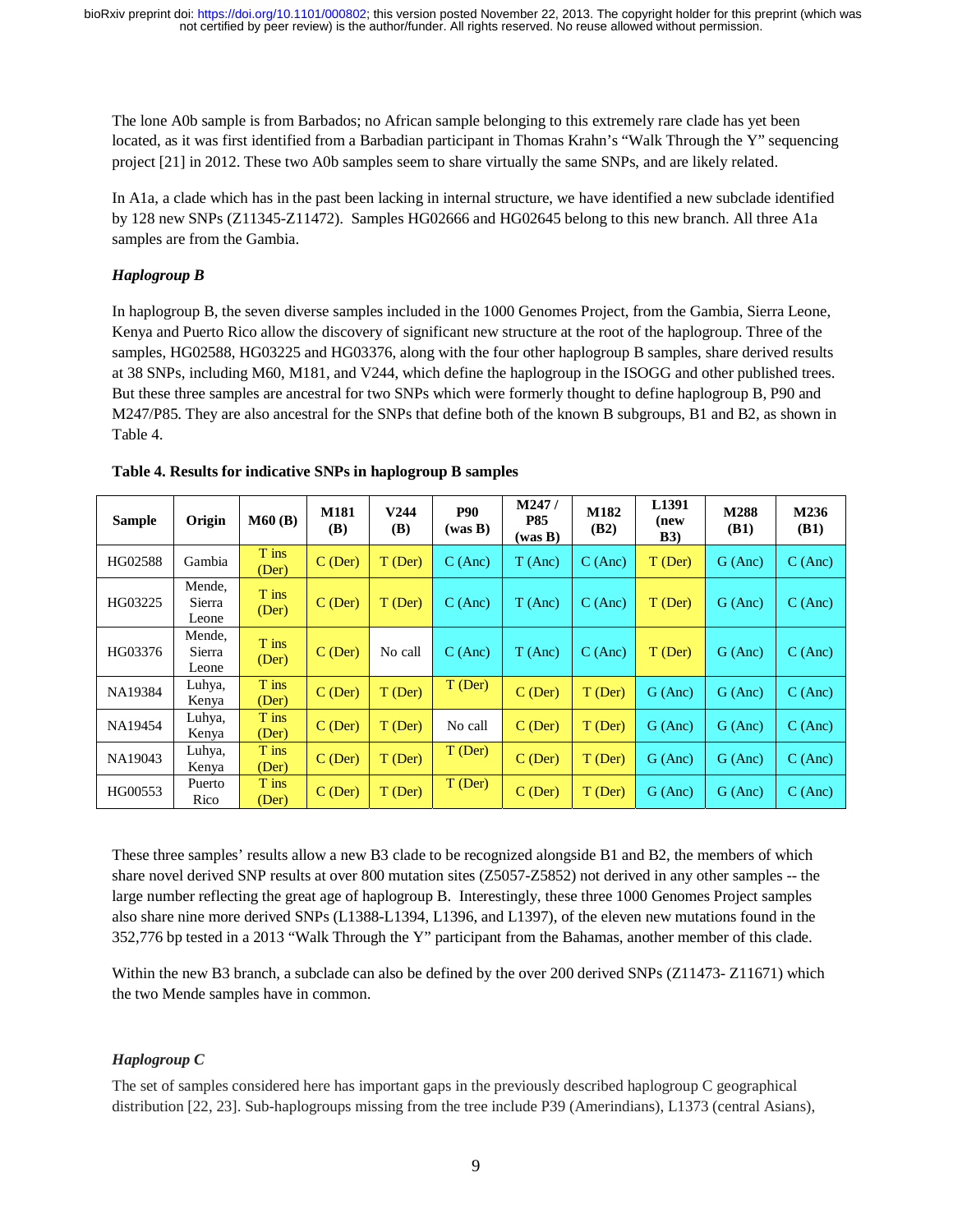V20 (Europeans), as well as samples from countries and dependent islands southeast of the South China Sea. The chief haplogroup C subhaplogroup analyzed here is the C-M356 group of southern Asia. The tree here shows a considerable number of M356 subgroups, concentrated in the 14 P92+ Gujarati samples. Samples from East Asia carry Z1338 (or equivalents F1144, M386/CTS117), which defines a branch which, going downstream, includes Z1300 and then M407. In previous phylogenies [24], M407, one of the more recent Z1338 sub-branches, had defined this branch. Finally, the four Japanese C-P121 samples form two new branches.

# *Haplogroup D*

The dataset considered here lacks samples from Tibet and from among some western China groups and parts of India which together comprise a significant number of haplogroup D men [25-27]. The 1000 Genomes Project haplogroup D samples are all Japanese and within D-M55, mostly within M125, contributing about a half dozen branches. Because the samples are only from Japan, no conclusions can be made about the full geographical distribution of these new branches.

# *Haplogroup E*

Within Africa, the inclusion of six ethnic groups from four countries of central Africa likely provides a good cross section of haplogroup E from that area. In addition, north and central American samples, presumably as a result of the transatlantic slave trade, add to the diversity of the haplogroup E sample set. It is notable that northern and southern African populations are unrepresented in this dataset. The E in southern Africa, however, is likely there as a result of the Bantu expansion from central Africa about 3,000 years ago [28]. Within this dataset, the Luhyas of Kenya are the primary representatives of the eastward Bantu expansion [29] though their migration was relatively short geographically. The Mende of Sierra Leone are also migrants, in this case from the east or north sometime over the last 2,000 years [29]. Gambians, Esans, Yorubas and Maasai do not have a history of long migrations to their current residences.

A large number of haplogroup E samples are available in this dataset and can be divided into six sections.

*E-M33:* The men in this dataset within M33 are seen to be overwhelmingly West African.

*E-V95:* The Mende group members cluster heavily within the general V95 subgroup; the Gambians within L485. Otherwise there is considerable mixing within V95 of West Africans and descendants of slaves in the Americas. A large number of new subgroups are recognizable within V95 on the tree, with special mention provided here for the large M191 and U175 subgroups of V95

*E-M191:* Over 60 new M191 subgroups are identified in the tree here. The Maasai and Gambian populations are un-/under-represented among the M191 samples. Among M191 samples, almost all fall into either subgroups of west African or Luhya ancestry. A single Mbuti Pygmy sample does not cluster with the others. One M191 subgroup is predominantly Esan from Nigeria, and joined as nearest relatives by Afro-Caribbean populations.

*E-U175:* Almost 50 new U175 subgroups are identified in the tree. The sub-branches in this part of the phylogeny overwhelmingly cluster by source population. The U175 men from the Americas are intermixed throughout.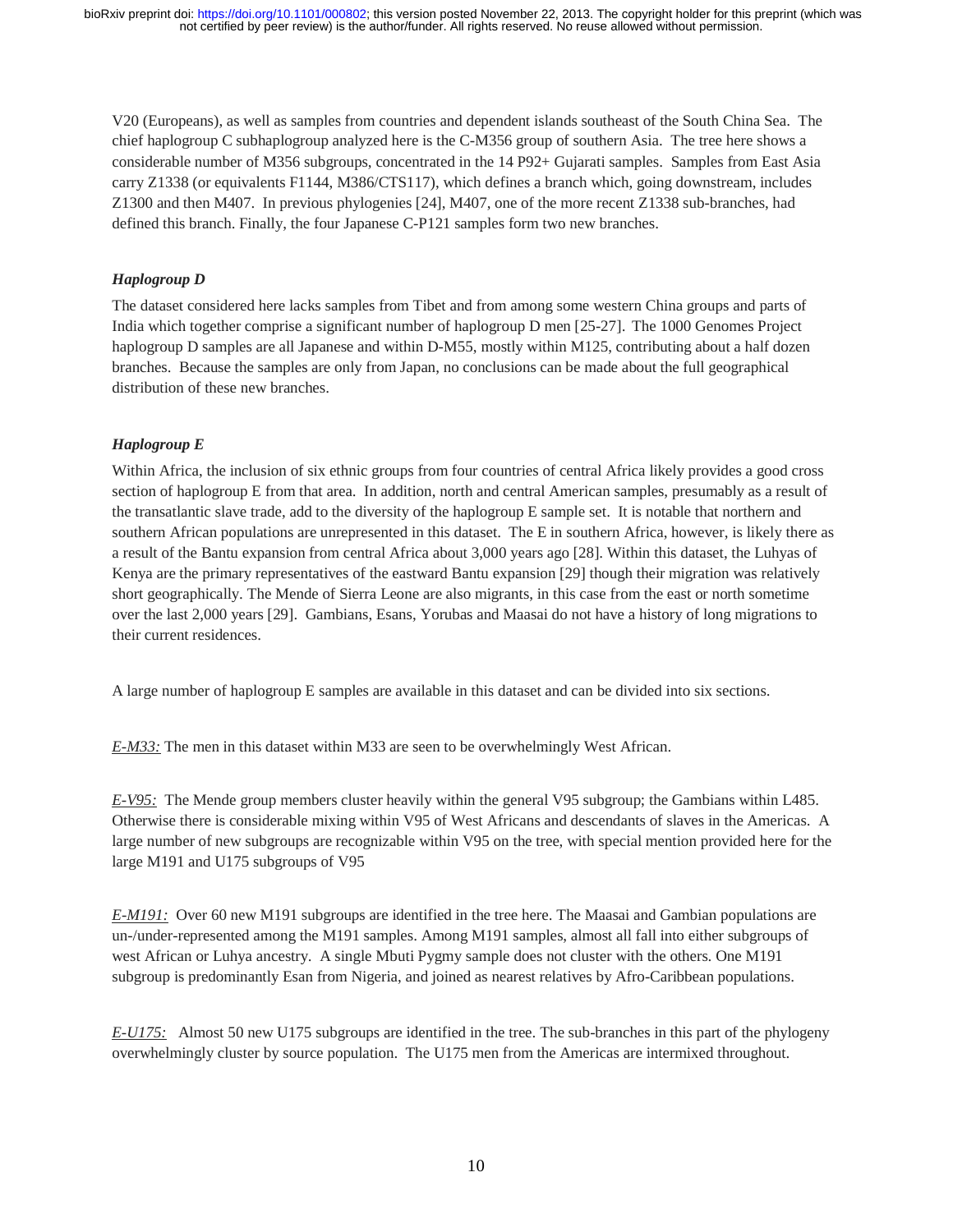*E-M215:* Almost a dozen M215 subgroups not listed in the ISOGG Y-tree [17] are shown in the generated phylogeny. All the available M215 samples are within the M35.1 branch. They fall almost equally into either the Z827 or V68/L18 subbranches of M35.1. The Z827 men are predominantly from Hispanic areas, *i.e.* Iberia or the Americas. There is a separate Luhya, Kenya, branch off of Z830 within Z827, and another Z827 branch within L19 has three samples of which a Gambian and Afro-Caribbean sample form the majority. The V68/L18 branch also has a distinctive Luhya branch, and, overall, samples from Tuscany in Italy are more common than in the Z827 branch. Hispanics are also well represented in V68/L18.

*E-M75:* Three new E-M75 subgroups are identified in the phylogeny. In addition to a distinct M200+ subgroup in the Maasai of Kenya, there are a few West Africans and a single sample from among the Dinka of Sudan.

# *Haplogroup G*

Prior studies have shown haplogroup G is most common in the Caucasus mountain regions [30], which were not sampled by the 1000 Genomes Project. The haplogroup G samples in the dataset considered here encompass almost all the major G branches otherwise known earlier through detailed testing, including subgroups common in the Caucasus. There are two important omissions included in the ISOGG Y-tree [17]; (a) the G-L177 subgroup which has many Sardinian G men who share SNPs equivalent to L177, and (b) two subgroups of G1, L1324 and L830.

The Y tree here shows the phylogenetic relationships of G-Z724 and G-Z1903, comprising an important branch most common in Europe, particularly Sardinia [2] , but not discussed in prior studies. In addition, newly identified is a branch (CTS4367, L1259, PF2970) joining the PF3146 and L30 subgroups. Also within haplogroup G, the Punjabi G-L166 sample, HG02681, here shares four L166-specific SNPs with the 5,300-year-old G-L166 Iceman mummy Ötzi, found in the Italian part of the Ötztal Alps [31] (data from ERP001144), and the same number with a subset of G-L91 samples from Corsica, Sardinia or Tuscany, inferred to be also G-L166 [2]. These SNPs (PF3178, Z6134, Z6213 and Z6287) are ancestral in the Puerto Rican L91+, L166- sample, HG01311.

# *Haplogroup H*

The tree here provides considerable revision of the previous 2008 haplogroup H tree. The revised H tree is defined by M3035, which arose earlier than its two principal subgroups, the previously identified M69 subgroup and a new subgroup (samples are labeled in supporting information per existing ISOGG criteria as haplogroup F\*). A recent study reported that F3 is also a branch of M3035 [32]. The present study lacks F3-M282 samples.

Haplogroup H is heavily concentrated in southern Asia, with a secondary concentration among the Roma population of Europe and in isolates in surrounding regions [33, 34]. The new H branch is a mix of south Asian populations sampled: Telegus, Sri Lankans and a single Punjabi. Ten new subgroups are identified within this new branch. There is intermixing of Telegus and Sri Lankans within subgroups. Among the traditional M69 H men, they are overwhelmingly M52 men and come from a wider variety of H men than in the new branch. Within M69, Gujuratis of western India and Bengalis of Bangladesh and an occasional Pakistani Punjab sample are found. About 30 M69 subgroups are recognized in the tree here. None of the major clusters is confined to a single ethnic group. A new upstream subgroup is identified for the mutation Apt. The samples are a mix of Bengalis, Sri Lankans and Telegus, and new subgrouping parallel to Apt is identified.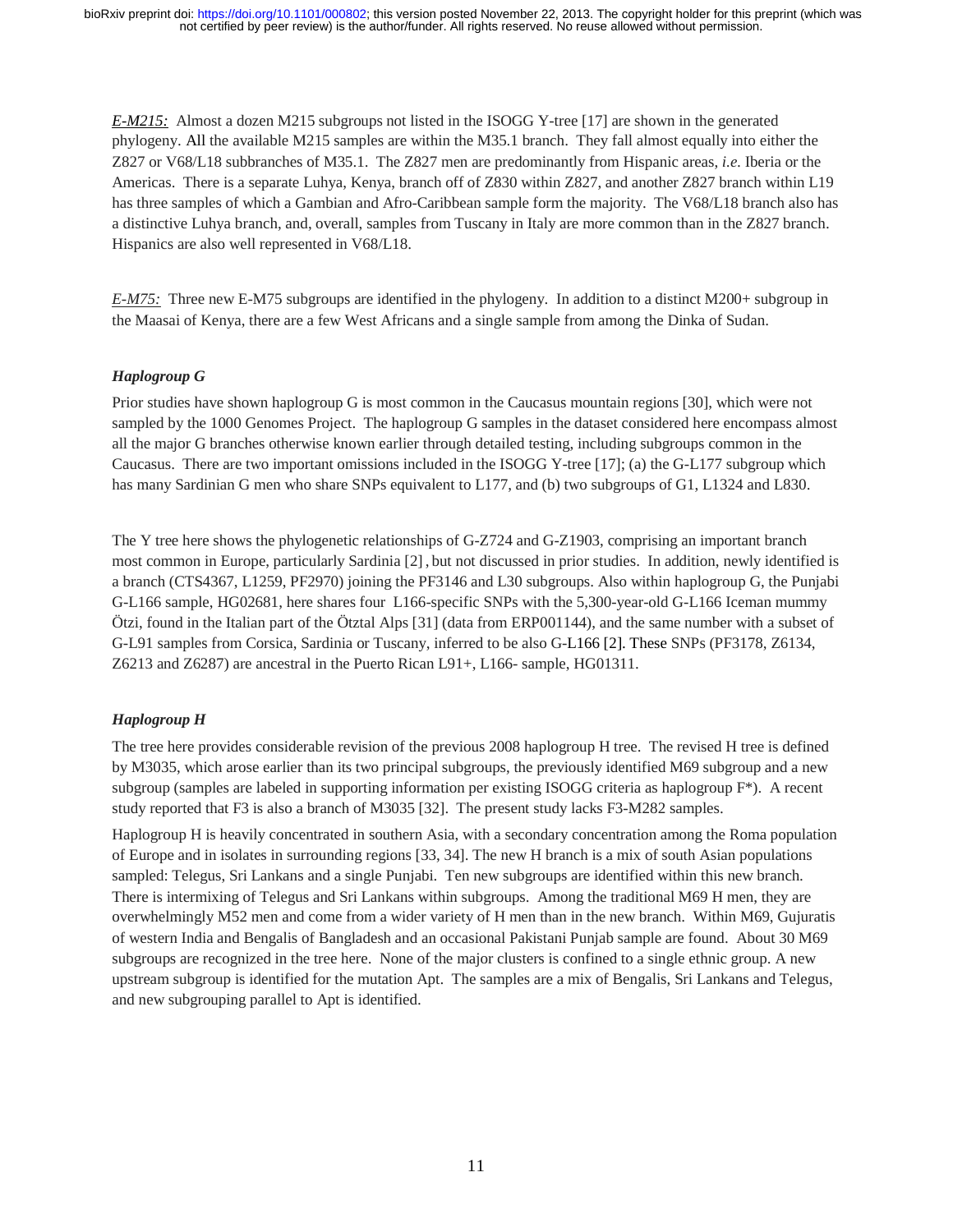### *Haplogroup J2a-M410*

Haplogroup J2a is classically described as the main vector of the Neolithic expansion of agriculture to Europe and western Asia [35, 36] and has more recently also been connected to metallurgy networks in Eneolithic/Copper Age [37, 38].The 1292-sample dataset employed here is able to confirm most of the haplogroup J2a phylogeny as recognized by ISOGG [17] and previous publications, and also shows the most important new sub-nodes of J2a-M410 partially published in 2013, based on Sardinian sample results [2], analysis of new Genographic Project Geno 2.0 results [39, 40] and a minimal reference phylogeny [32]. This in spite of the absence of data from the Middle East, in which the northern part is a center of J2 frequency and diversity [33, 41-44]. SNP markers with names in the range Z6046 through Z8120 were identified and provisionally placed with the data for samples considered here. The J2a structure from the computer-generated demonstration tree is shown in Figure 4.



**Figure 4. Structure for haplogroup J2a in the demonstration tree. Clades with only colored markers are not present in the latest ISOGG Y-tree. Blue color: previously identified (partly placed) markers; green color: markers previously identified in Sardinians; red color: markers identified and provisionally placed in this study.**

Data for additional samples from the aforementioned Sardinian [2] and Geno 2.0 [39] studies are considered in the following discussion to supplement the results that are apparent from the tree generated here.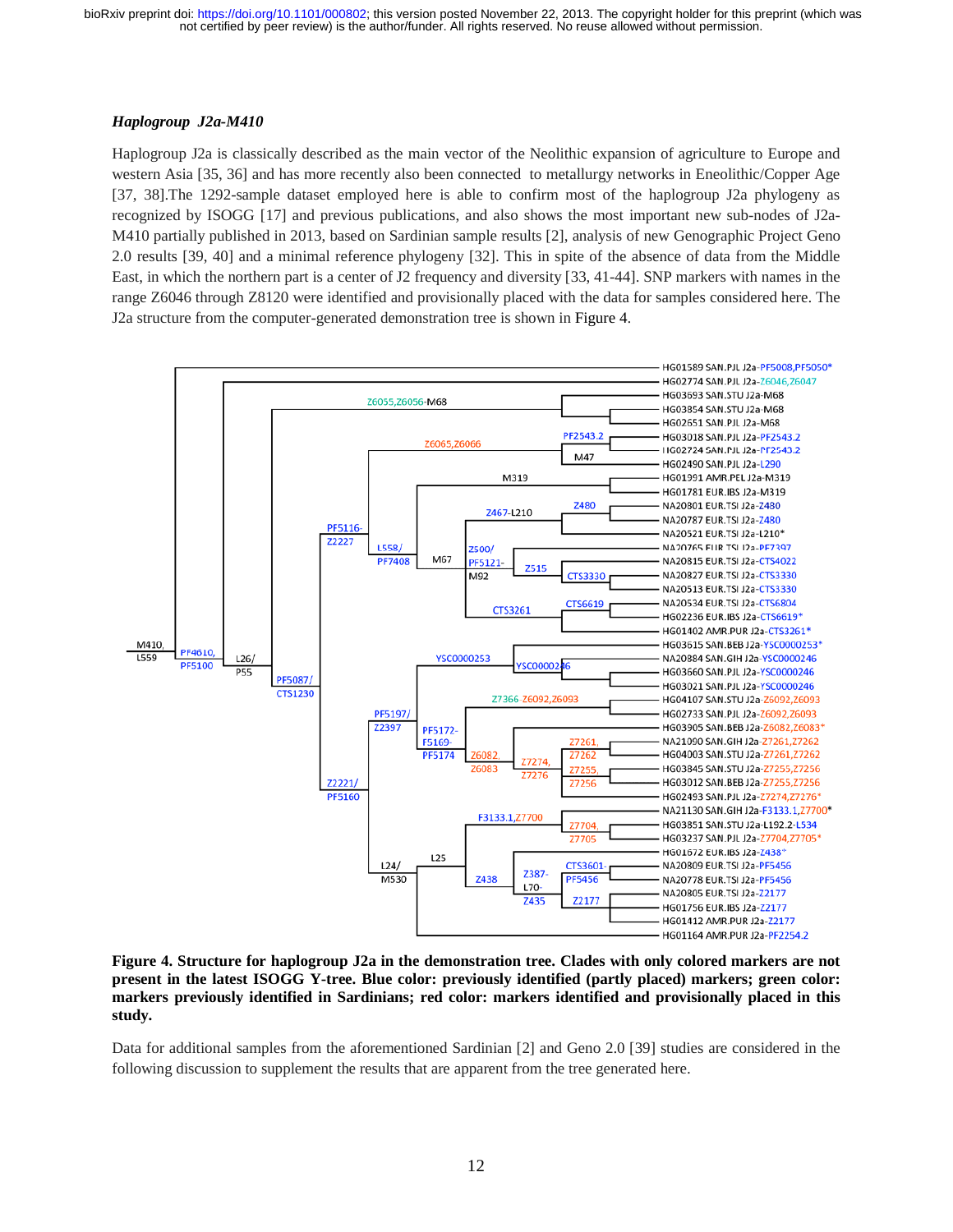J2a-PF4610\* is revealed by a Punjabi sample and independently confirmed by seven Sardinian SNP results. By comparisons, this ancient lineage is expected to be defined by Z6046 and its equivalents.

J2a-PF5008\* has one Punjabi sample -- unfortunately with a no-read for L581 -- which thus could be positive or downstream one clade by comparison with ten Sardinian samples. Further substantial new substructure is only revealed by those Sardinian samples and Geno 2.0 results with the defining SNPs PF7381, PF7384, PF4993 and equivalents. Together with J2a-Z6046, the proposed J2a-PF5008 haplogroup should be able to reveal the affiliation of most J2a\* samples in previous research.

J2a-M68 has an Eastern distribution, with two Tamil and one Punjabi samples, and is believed to lie within a haplogroup defined by SNP Z6055 and equivalents, by comparison with two Sardinian samples. This proposed upstream haplogroup J2a-Z6055 could be interesting in future studies of the remaining J2a-L26\* haplotype clusters.

J2a-PF5087/CTS1230 defines a new macro-haplogroup downstream of J2a-L26, which includes prominent J2alineages like M67, M319, L24/M530, etc.

J2a-Z2221/PF5160 unites the known and widespread haplogroup L24/M530 [43] with a new clade, defined by PF5197/Z2397, below PF5087/CTS1230.

J2a-L24/M530 is subdivided into the known L25 and the new minor clade PF2254 as revealed by a Puerto Rican sample and confirmed by one Geno 2.0 result. L25 has two subclades Z438, with five west Mediterranean samples and one from Puerto Rico, and F3133 with three Asian samples within J2a. An important subclade of Z438 is Z387, until now recognized by the STR marker value DYS445≤7 value [17]. With only one Iberian sample, PR329 defines a (probably minor) subclade of Z438. Z387 has the known subclade L70 which has its own subclade, Z435, further subdivided into CTS3601 and Z2177. From Geno 2.0 data comparison, CTS3601 should have substantial substructure defined by PF5456, here positive in two Tuscan samples. The J2a-F3133 haplogroup could be probably more reliably described by Z7700 and equivalents. Its subclade, Z7704, has the known subclades L192 and L534 below it. Comparison with Sardinian samples and Geno 2.0 results indicates that PF5294, a major subclade of L25, along with its subclades (PF4888, L243, PF5366, and others) are missing from the 1292-sample dataset considered here.

J2a-PF5197/Z2397 is a new haplogroup with 13 samples belonging to two subclades. The most important is J2a-PF5174, with three sequences from Tamil, two Bengali and two Punjabi as well as one Gujarati. When 13 Sardinian samples are also considered, a distribution from South Asia to Europe is apparent. Interesting substructure could be revealed by the proposed sub-haplogroups defined by Z6082 and Z7366. Z6082 has the subclade Z7274 further subdivided into Z7255 and Z7261. Z7366, by comparison with three Sardinians, is subdivided in Z6092 and PR2128. Ten Sardinians and Geno 2.0 results reveal substructure of PF5174 defined by PF5177. Geno 2.0 results also indicate structure upstream of PF5174 with PF5172 and PF5169 and equivalents. PF5169 should include the known ISOGG haplogroup J2a-L198 and together with other Geno 2.0 results defines another J2a. The second subclade of J2a-PF5197/Z2397 is defined by YSC0000253 (among others) with two Gujarati and one Punjabi samples. A major subclade is defined by YSC0000246.

J2a-PF5116, Z2227 sub of PF5087/CTS1230 unites known and new haplogroups with expected expansion mainly to Europe. Downstream is L558/PF5121 uniting ten M67 and two M319 samples from Iberia and Peru. Also downstream is Z6065 etc. uniting one M47 sample from Punjab and an unknown lineage defined by another two Punjabi samples with expected low diversity. Except for M67 there are no Sardinian samples for comparison. Geno 2.0 data however reveals that PF5116 could be upstream of Z2227.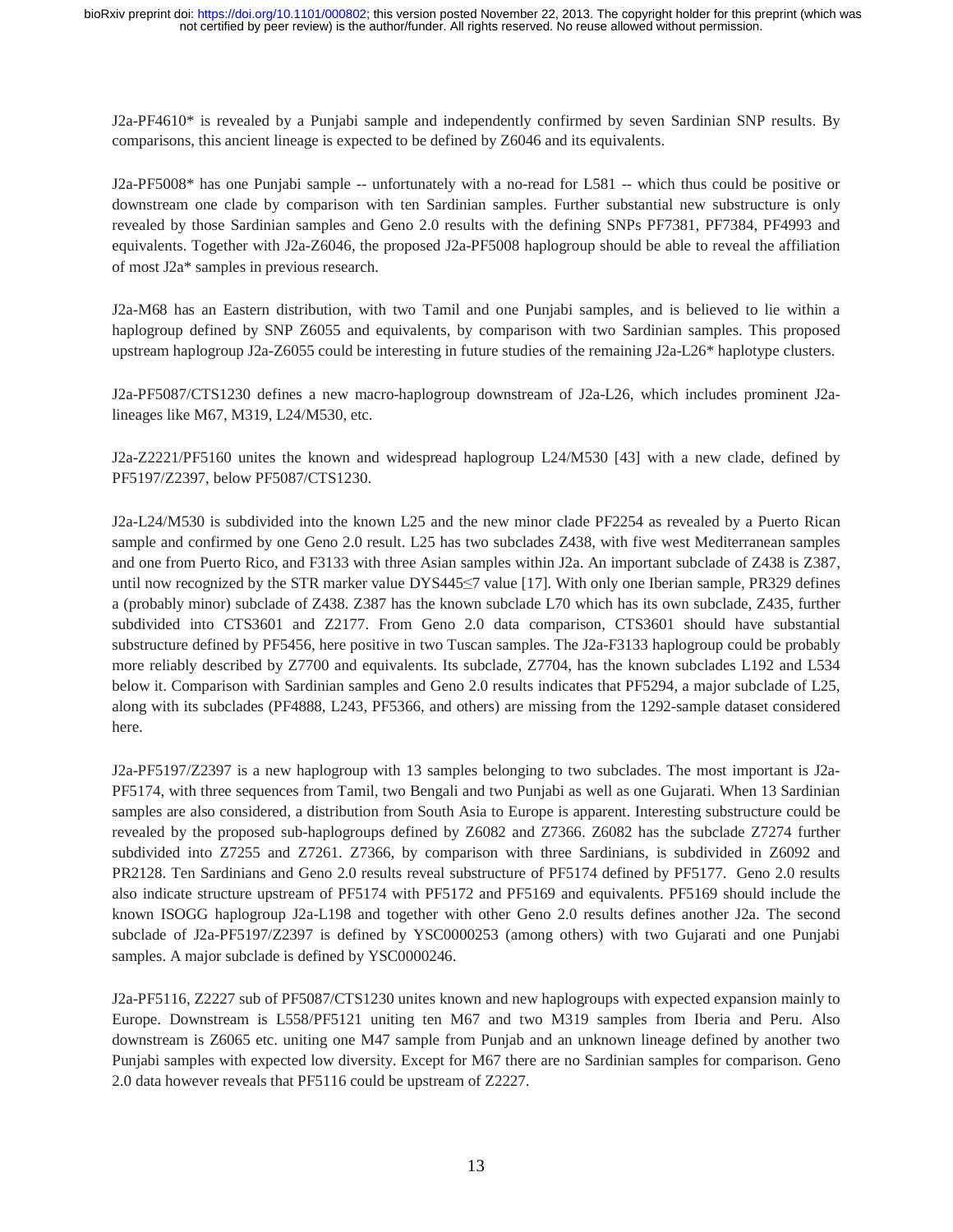J2a-M67 is shown by three subgroups. Three Tuscan samples are positive for the L210 SNP. One clear subgroup is defined by Z480 etc. Taking into account Geno 2.0 results, a group upstream to L210 defined by Z467 is revealed. Four Tuscans reveal the substructure under M92: one group should be defined by Z515 and the subgroups CTS3330 confirmed by three Sardinians and CTS4022. The remaining sample should be CTS2906, confirmed by three Sardinians. From comparison with another three Sardinians, CTS12 should describe an upstream group below M92. Another four Sardinians show that upstream of M92 there is a haplogroup Z500 with another subgroup PF7394. Two further samples from the Western Mediterranean and one from Puerto Rico show the third sub-lineage of M67 as being CTS3261. One subclade, defined by CTS6619, is found to be further subdivided by CTS6804 by comparing with Sardinian and Geno 2.0 results. Comparison with Sardinian sample set suggests that not all M67\* samples could be addressed with the groups described here.

# *Haplogroup J2b-M12*

Haplogroup J2b-M12 had little representation in this study; however when correlated with data from other publicly available genomes and haplogroup projects, some observations can be made. M12 now sub-divides into three branches defined by M205, M241, and Z2453.

J2b1-M205 exists in low frequencies throughout Europe, the Mediterranean, and the Middle East. J2b2-M241 is distributed throughout Europe and the Middle East, as well as west and south Asia. It divides further into two subbranches L283 and Z2432.

J2b2a-L283 was discovered by Family Tree DNA through its "Walk Through The Y" program, and is predominantly Middle-Eastern, Mediterranean and European. The M12/M241 frequency peak in the Balkan Peninsula and Italy observed by Semino *et al.* [35] and Cruciani *et al.* [45], may instead belong to sub-clade L283. A recent Z631 sub-branch expansion from east to west through the heart of Europe to the UK along with presence in Italy and Spain might be associated with Roman expansion using mercenaries and slaves acquired in the Balkans.

J2b2b-Z2432 is a significant new clade which exists primarily in south-west Asia, particularly India and surrounding regions.

Although Z2453 is seen as a singleton in this tree, present in the 1000 Genomes Project sample, NA20588, from Tuscany, Italy, comparison with Personal Genome Project data [46] identifies J2b3-Z2453 as a new clade.

Additional polymorphisms previously listed below M241 including M99, M280, M321, and P84 [24, 47-49] were not observed in this study. A notable cluster below J-M241 defined by DYS455=8 [50] also does not yet have sufficient genotyping available to completely determine its relationship with the above polymorphisms, and as of the time of this writing, has been removed from the ISOGG Y-tree [17].

# *Haplogroup L*

The world population of haplogroup L is concentrated in southern Asia with small percentages elsewhere [33]. This origin is reflected in the 1000 Genomes Project haplogroup L samples which all come from that area. The samples, however, all fall either in the M27 or M357 areas of the tree. The tree identifies almost 14 new subgroups under M27 and five in the M357 area. None of the subgroups is composed of just a single population group.

### *Haplogroup N*

Almost all haplogroup N men are found primarily in a geographical belt extending from eastern Siberia and the Siberian southern border area to Finland and the Baltic nations [51, 52]. A small number of samples from Beijing,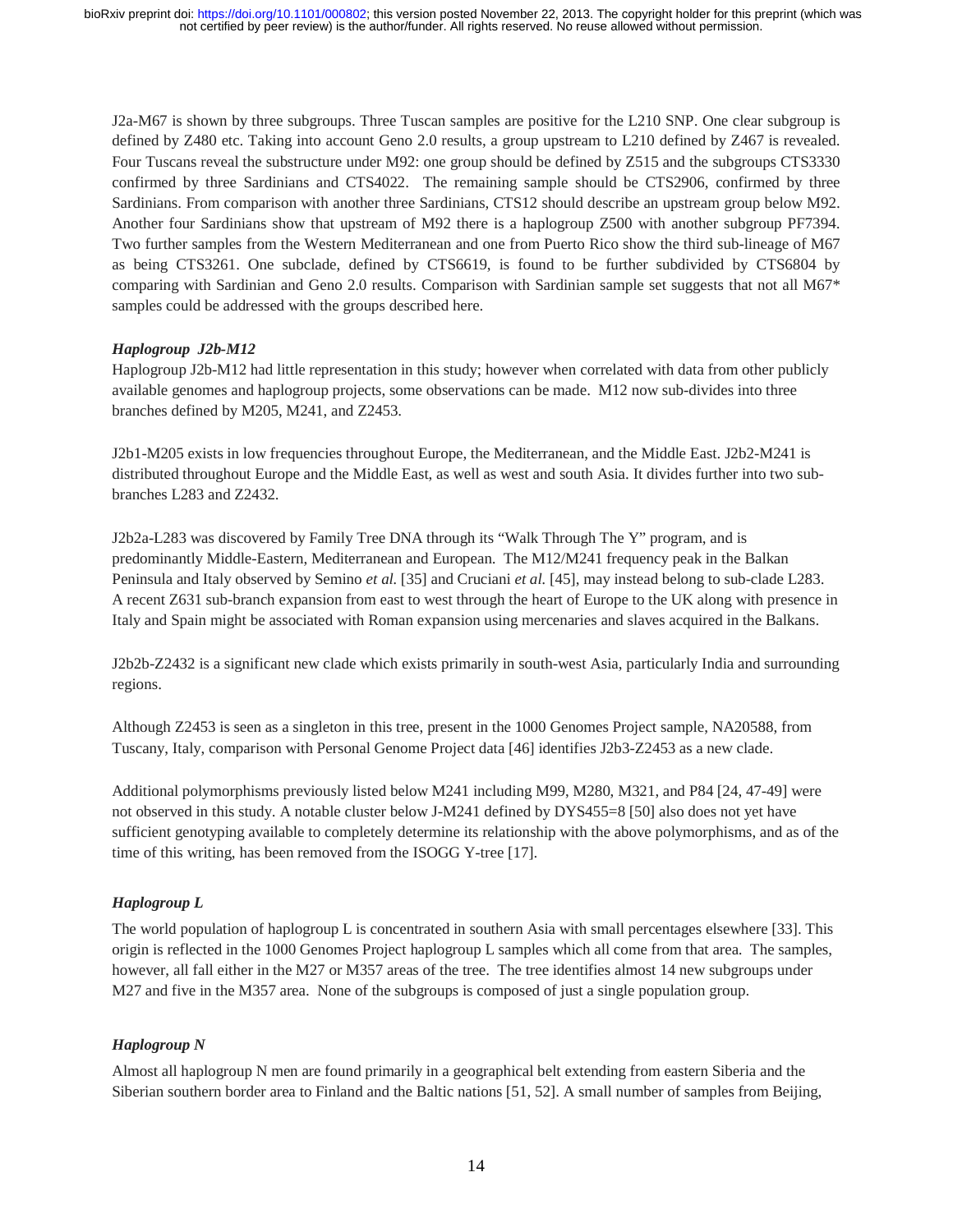China, and a few from southern Asia comprise two new branches under general N-M231. The rest of the N samples in 1000 Genomes Project come from VL29 or Z1936 men from the Helsinki, Finland, sampling site. Central Asia and Siberia were not included in the project. The tree shows two new subgroups under VL29. Within the combined Z1936/Z1925 branch, Z1940 accounts for most of the samples, with five apparent new subgroups. There is a parallel branch to Z1940 containing a few samples, and four new subgroups from a branch just downstream from Z1936/Z1925.

# *Haplogroup Q*

Haplogroup Q is found overwhelmingly either in eastern Russia, northern China or among Amerindians of the Americas and in small percentages elsewhere [53-55]. In the 1000 Genomes Project, the haplogroup Q samples are only from Mexican, Colombian and Peruvian men of presumed Amerindian ancestry, together with a few samples from southern Asia. Also included is a sample from an Amazonian Karitiana Amerindian. The Amerindians are all within Q-M3. The Amerindian samples provide almost 20 new subgroups for the tree, and the Asian men provide a few subgroups under either L472 or L275. Clustering by country is noted among the Mexicans, Peruvians (two subgroups) and the small number of Colombians. The Karitania sample has 154 singleton Y mutations. The Mexican-Colombian-Peruvian samples typically have fewer, but a few samples have similar numbers of singletons as the Amazonian. Higher-coverage sequencing of the Amazonian sample partially explains its results. The most recent common male ancestor of some of the men with higher numbers of singletons may thus have lived as far back as the estimated time of the first settlement of the Americas (13 to 20 kya [56] depending on the study) or possibly earlier.

### *Haplogroup T*

Haplogroup T has mostly a Mediterranean Sea distribution with some prevalence in a few Jewish groups [2, 36, 57]. There are only eight T samples in the 1000 Genomes Project, all from the western Mediterranean or descendants of migrants from there to the Americas. The tree here identifies new subgroups downstream from P77 and under L446.

### **Conclusions**

The approach described here has been demonstrated to construct a reliable, high-resolution Y-chromosome phylogeny based on (primarily low-coverage) short-read sequencing datasets. The *a priori* nature of the approach makes it readily generalizable to other applications and flexible with regard to errors and omissions in the current state of knowledge of the Y-tree; at the same time, this aspect means that the approach becomes very computationally expensive (in terms of both CPU time and memory) as the number of samples considered grows, so, when considering larger datasets, careful sample selection will likely prove useful for efficiently studying particular regions or features of the Y-tree.

It appears that iterative reweighting plays an important role in the robustness of this tree generation approach, by effectively removing many spurious variants and unstable sites and thus taking some of the burden off of variant filtering, allowing for generally less restrictive non-position-based filters to be used. These non-position-based filters, in conjunction with the iterative reweighting process, can effectively adapt to the underlying quality of the data and their propensity to suggest false positive variants. Although this approach will require more careful consideration (than with position-based filtering) when applied to studies that depend on region size (e.g. mutation rate and haplogroup age estimation investigations), it should be more flexible with regard to underlying data quality and also appears to be generally less restrictive in terms of excluding phylogenetically informative variants (as noted above), allowing a higher-resolution phylogenies to be obtained.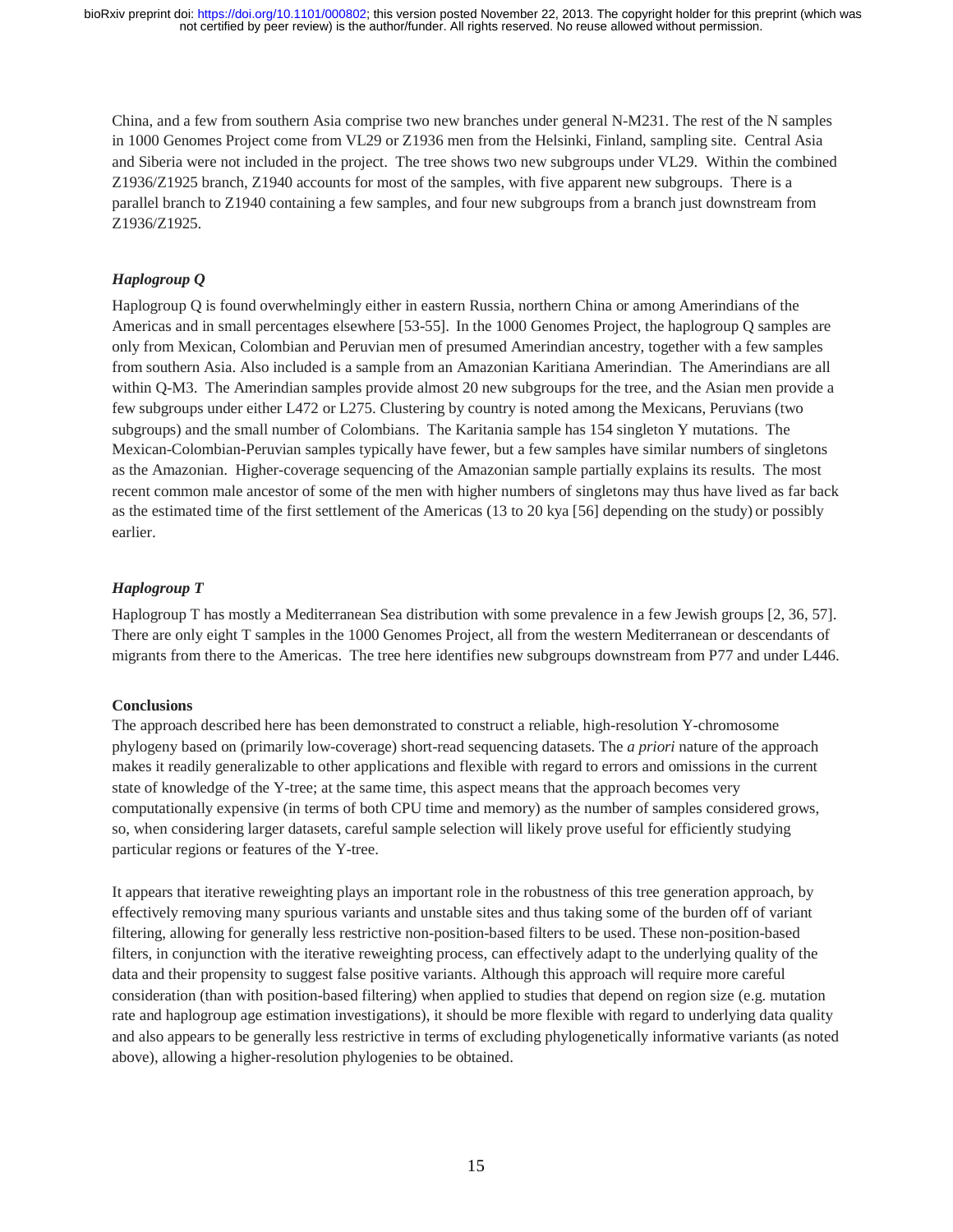Iterative reweighting, being the most unique aspect to the approach described here, appears worthy of further study and refinement. For example, the success of this approach described here, aided significantly through the use of iterative reweighting, suggests the possibility for improving robustness and speed through integration of a similar sort of dynamic reweighting directly into the underlying phylogenetic tree generation algorithms in software packages such as PHYLIP.

Furthermore, the tree-generation procedure described here, particularly the novel iterative reweighting approach, may find use in other areas of molecular phylogenetics, including the generation of *a priori* phylogenies for viral, bacterial, and mitochondrial systems.

# **Acknowledgements**

The authors gratefully acknowledge helpful discussions with Steve Fix, Richard Rocca, and Terry Robb during refinement of the tree generation methodology and application to the 1292-sample dataset considered here. The authors also gratefully acknowledge Terry Robb for providing the code and data for generating population and haplogroup annotations used in the ASCII tree in the supporting information. The authors also acknowledge helpful discussions with Joe Felsenstein related to memory management in PHYLIP. The authors would like to thank David Reynolds for his work on compiling and maintaining the database which has recently become the ISOGG SNP Compendium. We gratefully acknowledge Thomas Krahn for sharing details of "Walk Through the Y" findings with several of the authors. Finally, the authors acknowledge helpful discussions with Justin Loe regarding computational phylogeny considerations.

# **References**

- 1. Rocca, R.A., et al., *Discovery of Western European R1b1a2 Y Chromosome Variants in 1000 Genomes Project Data: An Online Community Approach.* PLoS ONE, 2012. **7**(7): p. e41634.
- 2. Francalacci, P., et al., *Low-Pass DNA Sequencing of 1200 Sardinians Reconstructs European Y-Chromosome Phylogeny.* Science, 2013. **341**(6145): p. 565-569.
- 3. Poznik, G.D., et al., *Sequencing Y Chromosomes Resolves Discrepancy in Time to Common Ancestor of Males Versus Females.* Science, 2013. **341**(6145): p. 562-565.
- 4. Wei, W., et al., *A calibrated human Y-chromosomal phylogeny based on resequencing.* Genome Research, 2013. **23**(2): p. 388-395.
- 5. Van Geystelen, A., R. Decorte, and M.H.D. Larmuseau, *Updating the Y-chromosomal phylogenetic tree for forensic applications based on whole genome SNPs.* Forensic Science International: Genetics, 2013. **7**(6): p. 573-580.
- 6. Wang, C.-C. and H. Li (2013) *Discovery of Phylogenetic Relevant Y-chromosome Variants in 1000 Genomes Project Data*. arXiv preprint, http://arxiv.org/abs/1310.6590, 24 October 2013.
- 7. Li, H., et al., *The Sequence Alignment/Map format and SAMtools.* Bioinformatics, 2009. **25**(16): p. 2078-2079.
- 8. Van Geystelen, A., R. Decorte, and M.H. Larmuseau, *AMY-tree: an algorithm to use whole genome SNP calling for Y chromosomal phylogenetic applications.* BMC Genomics, 2013. **14**: p. 101.
- 9. Drmanac, R., et al., *Human Genome Sequencing Using Unchained Base Reads on Self-Assembling DNA Nanoarrays.* Science, 2010. **327**(5961): p. 78-81.
- 10. Carnevali, P., et al., *Computational techniques for human genome resequencing using mated gapped reads.* J Comput Biol, 2012. **19**(3): p. 279-92.
- 11. Rosser, Z.H., P. Balaresque, and M.A. Jobling, *Gene Conversion between the X Chromosome and the Male-Specific Region of the Y Chromosome at a Translocation Hotspot.* American journal of human genetics, 2009. **85**(1): p. 130-134.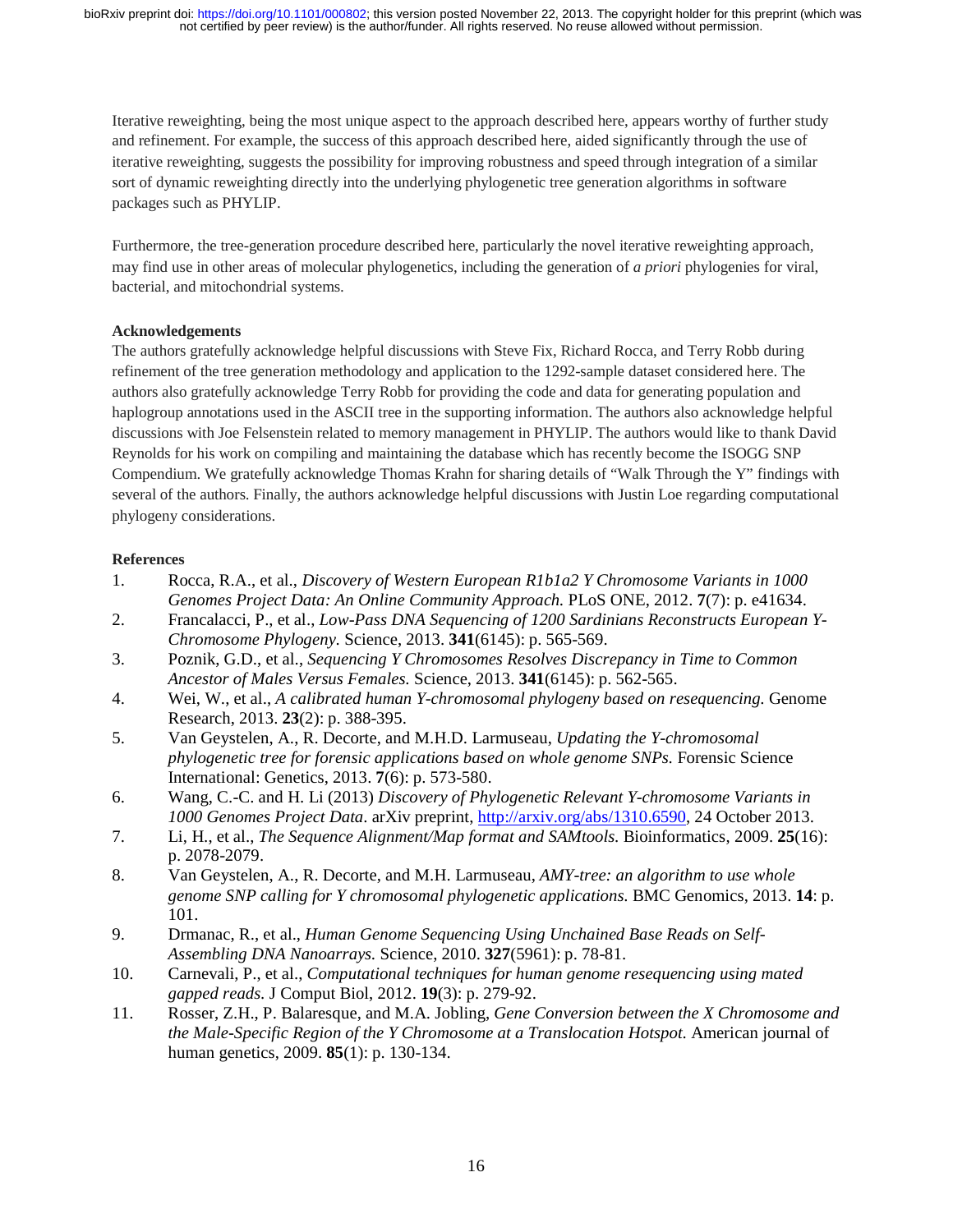- 12. Niederstätter, H., et al., *Multiple recurrent mutations at four human Y-chromosomal single nucleotide polymorphism sites in a 37 bp sequence tract on the ARSDP1 pseudogene.* Forensic Science International: Genetics, 2013. **7**(6): p. 593-600.
- 13. Danecek, P., et al., *The variant call format and VCFtools.* Bioinformatics, 2011. **27**(15): p. 2156- 2158.
- 14. Felsenstein, J., *PHYLIP (Phylogeny Inference Package) version 3.69. Distributed by the author. Department of Genome Sciences, University of Washington, Seattle.* 2009.
- 15. Kirkpatrick, S., C.D. Gelatt, and M.P. Vecchi, *Optimization by Simulated Annealing.* Science, 1983. **220**(4598): p. 671-680.
- 16. Černý, V., *Thermodynamical approach to the traveling salesman problem: An efficient simulation algorithm.* Journal of optimization theory and applications, 1985. **45**(1): p. 41-51.
- 17. International Society of Genetic Genealogy (2013). Y-DNA Haplogroup Tree 2013, V., Date: 6 September 2013, http://www.isogg.org/tree/ Date of access: 16 September 2013.
- 18. *1000 Genomes Project Consortium. An integrated map of genetic variation from 1,092 human genomes.* Nature, 2012. **491**(7422): p. 56-65.
- 19. Meyer, M., et al., *A High-Coverage Genome Sequence from an Archaic Denisovan Individual.* Science, 2012. **338**(6104): p. 222-226.
- 20. Mendez, Fernando L., et al., *An African American Paternal Lineage Adds an Extremely Ancient Root to the Human Y Chromosome Phylogenetic Tree.* American journal of human genetics, 2013. **92**(3): p. 454-459.
- 21. *Walk Through the Y*. [cited 2013 November 21]; Available from: http://www.isogg.org/wiki/Walk\_Through\_the\_Y.
- 22. Malyarchuk, B., et al., *Phylogeography of the Y-chromosome haplogroup C in northern Eurasia.* Annals of Human Genetics, 2010. **74**(6): p. 539-546.
- 23. Zhong, H., et al., *Global distribution of Y-chromosome haplogroup C reveals the prehistoric migration routes of African exodus and early settlement in East Asia.* J Hum Genet, 2010. **55**(7): p. 428-435.
- 24. Karafet, T.M., et al., *New binary polymorphisms reshape and increase resolution of the human Y chromosomal haplogroup tree.* Genome Research, 2008. **18**(5): p. 830-838.
- 25. Gayden, T., et al., *The Himalayas as a Directional Barrier to Gene Flow.* American journal of human genetics, 2007. **80**(5): p. 884-894.
- 26. Shou, W.-H., et al., *Y-chromosome distributions among populations in Northwest China identify significant contribution from Central Asian pastoralists and lesser influence of western Eurasians.* J Hum Genet, 2010. **55**(5): p. 314-322.
- 27. Chandrasekar, A., et al., *YAP insertion signature in South Asia.* Annals of Human Biology, 2007. **34**(5): p. 582-586.
- 28. Oliver, R., *The Problem of the Bantu Expansion.* The Journal of African History, 1966. **7**(03): p. 361-376.
- 29. Shoup, J.A., *Ethnic Groups of Africa and the Middle East: An Encyclopedia*. 2011: ABC-CLIO.
- 30. Rootsi, S., et al., *Distinguishing the co-ancestries of haplogroup G Y-chromosomes in the populations of Europe and the Caucasus.* Eur J Hum Genet, 2012. **20**(12): p. 1275-1282.
- 31. Keller, A., et al., *New insights into the Tyrolean Iceman's origin and phenotype as inferred by whole-genome sequencing.* Nat Commun, 2012. **3**: p. 698.
- 32. van Oven, M., et al., *Seeing the Wood for the Trees: A Minimal Reference Phylogeny for the Human Y Chromosome.* Human Mutation, 2013(online tree http://www.phylotree.org/Y).
- 33. Sengupta, S., et al., *Polarity and Temporality of High-Resolution Y-Chromosome Distributions in India Identify Both Indigenous and Exogenous Expansions and Reveal Minor Genetic Influence of Central Asian Pastoralists.* American journal of human genetics, 2006. **78**(2): p. 202-221.
- 34. Völgyi, A., et al., *Haplogroup distribution of Hungarian population and the largest minority group.* Forensic Science International: Genetics Supplement Series, 2008. **1**(1): p. 383-385.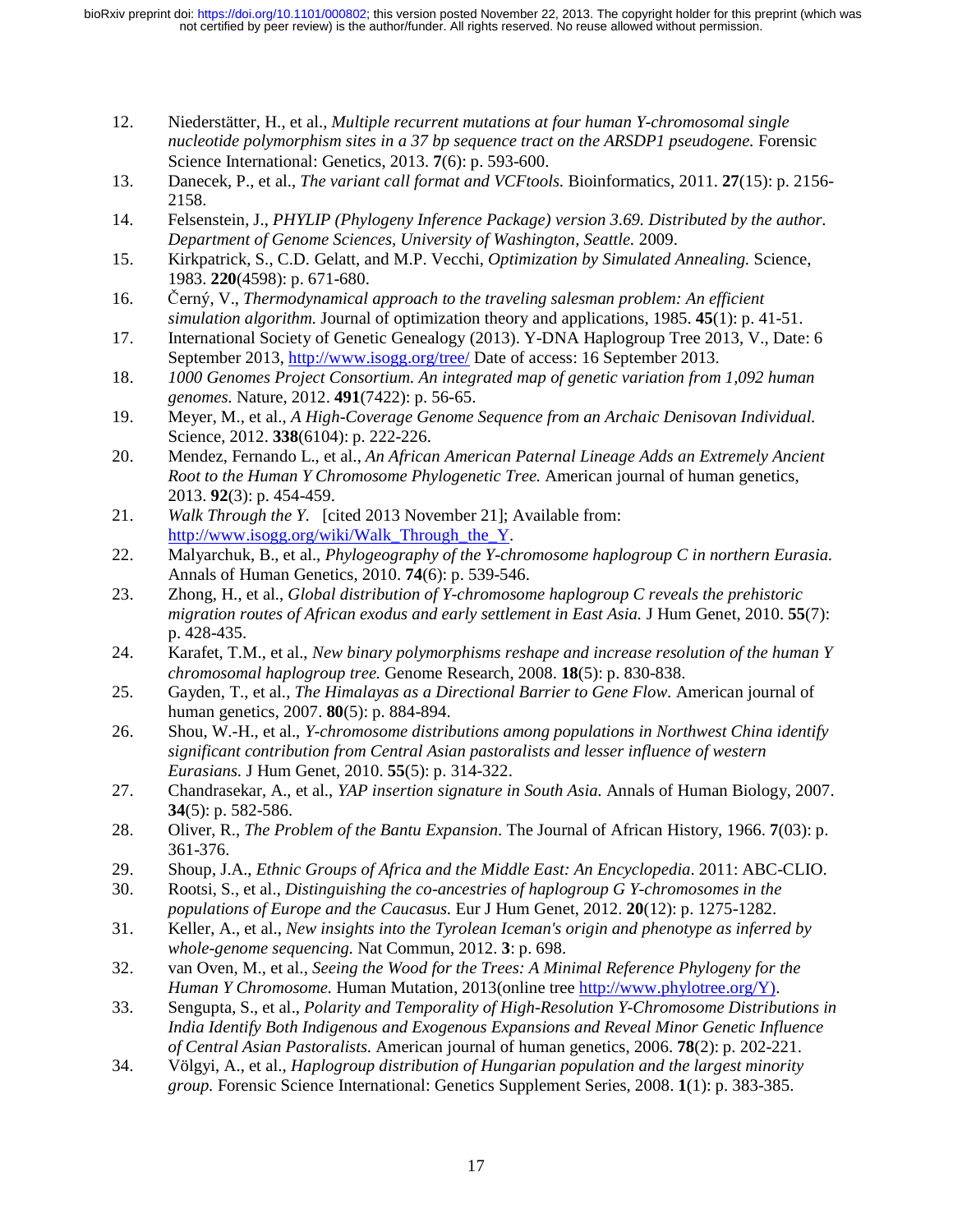- 35. Semino, O., et al., *Origin, Diffusion, and Differentiation of Y-Chromosome Haplogroups E and J: Inferences on the Neolithization of Europe and Later Migratory Events in the Mediterranean Area.* American journal of human genetics, 2004. **74**(5): p. 1023-1034.
- 36. King, R.J., et al., *Differential Y-chromosome Anatolian Influences on the Greek and Cretan Neolithic.* Annals of Human Genetics, 2008. **72**(2): p. 205-214.
- 37. Soares, P., et al., *The Archaeogenetics of Europe.* Current biology : CB, 2010. **20**(4): p. R174- R183.
- 38. ArunKumar, G., et al., *Population Differentiation of Southern Indian Male Lineages Correlates with Agricultural Expansions Predating the Caste System.* PLoS ONE, 2012. **7**(11): p. e50269.
- 39. Morley, C. (2013) *An experimental computer-generated Y-chromosomal phylogeny, leveraging public Geno 2.0 results and the current ISOGG tree, http://ytree.morleydna.com/experimentalphylogeny*.
- 40. Elhaik, E., et al., *The GenoChip: A New Tool for Genetic Anthropology.* Genome Biology and Evolution, 2013. **5**(5): p. 1021-1031.
- 41. Chiaroni, J., P.A. Underhill, and L.L. Cavalli-Sforza, *Y chromosome diversity, human expansion, drift, and cultural evolution.* Proceedings of the National Academy of Sciences, 2009. **106**(48): p. 20174-20179.
- 42. Anagnostou, P. (2011) *The genetic signature of Neolithic in Greece [Academic Dissertation]. Bologna: Università di Bologna. http://amsdottorato.cib.unibo.it/3628/. Accessed 8 October 2013*.
- 43. Grugni, V., et al., *Ancient Migratory Events in the Middle East: New Clues from the Y-Chromosome Variation of Modern Iranians.* PLoS ONE, 2012. **7**(7): p. e41252.
- 44. Herrera, K.J., et al., *Neolithic patrilineal signals indicate that the Armenian plateau was repopulated by agriculturalists.* Eur J Hum Genet, 2012. **20**(3): p. 313-320.
- 45. Cruciani, F., et al., *Tracing Past Human Male Movements in Northern/Eastern Africa and Western Eurasia: New Clues from Y-Chromosomal Haplogroups E-M78 and J-M12.* Molecular Biology and Evolution, 2007. **24**(6): p. 1300-1311.
- 46. Ball, M.P., et al., *A public resource facilitating clinical use of genomes.* Proceedings of the National Academy of Sciences, 2012. **109**(30): p. 11920-11927.
- 47. Mirabal, S., et al., *Y-Chromosome distribution within the geo-linguistic landscape of northwestern Russia.* Eur J Hum Genet, 2009. **17**(10): p. 1260-1273.
- 48. Battaglia, V., et al., *Y-chromosomal evidence of the cultural diffusion of agriculture in southeast Europe.* Eur J Hum Genet, 2008. **17**(6): p. 820-830.
- 49. Shen, P., et al., *Reconstruction of patrilineages and matrilineages of Samaritans and other Israeli populations from Y-Chromosome and mitochondrial DNA sequence Variation.* Human Mutation, 2004. **24**(3): p. 248-260.
- 50. Athey, T.W. and B.E. Schrack, *A New Subclade of Y Haplogroup J2b.* Journal of Genetic Genealogy, 2008. **4**(1): p. 27-34.
- 51. Derenko, M., et al., *Y-chromosome haplogroup N dispersals from south Siberia to Europe.* J Hum Genet, 2007. **52**(9): p. 763-770.
- 52. Lappalainen, T., et al., *Migration Waves to the Baltic Sea Region.* Annals of Human Genetics, 2008. **72**(3): p. 337-348.
- 53. Seielstad, M., et al., *A Novel Y-Chromosome Variant Puts an Upper Limit on the Timing of First Entry into the Americas.* American journal of human genetics, 2003. **73**(3): p. 700-705.
- 54. Singh Malhi, R., et al., *Distribution of Y chromosomes among native North Americans: A study of Athapaskan population history.* American Journal of Physical Anthropology, 2008. **137**(4): p. 412-424.
- 55. Bailliet, G., et al., *Brief communication: Restricted geographic distribution for Y-Q\* paragroup in South America.* American Journal of Physical Anthropology, 2009. **140**(3): p. 578-582.
- 56. Battaglia, V., et al., *The First Peopling of South America: New Evidence from Y-Chromosome Haplogroup Q.* PLoS ONE, 2013. **8**(8): p. e71390.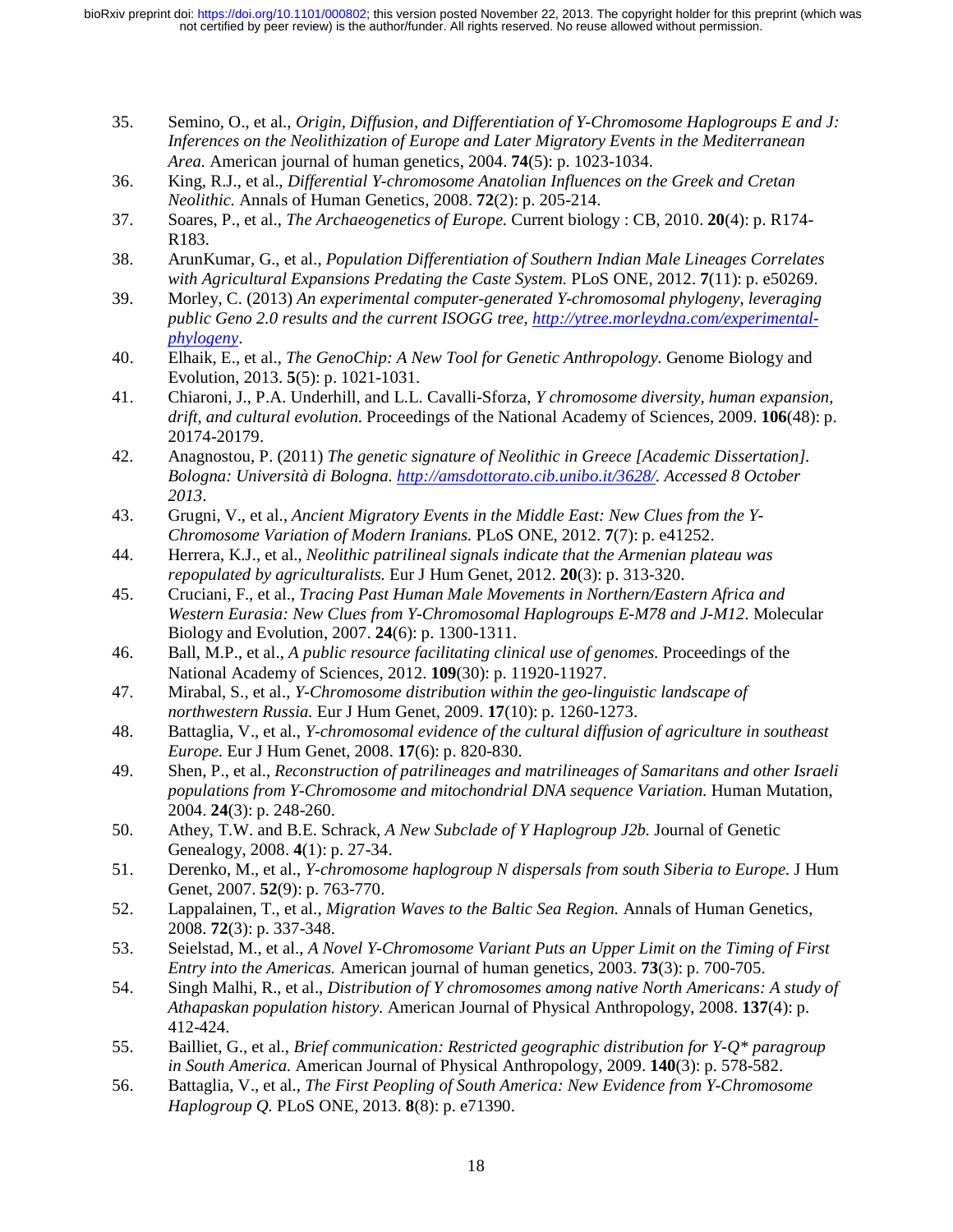not certified by peer review) is the author/funder. All rights reserved. No reuse allowed without permission. bioRxiv preprint doi: [https://doi.org/10.1101/000802;](https://doi.org/10.1101/000802) this version posted November 22, 2013. The copyright holder for this preprint (which was

57. Mendez, F.L., et al., *Increased Resolution of Y Chromosome Haplogroup T Defines Relationships among Populations of the Near East, Europe, and Africa.* Human Biology, 2011. **83**(1): p. 39-53.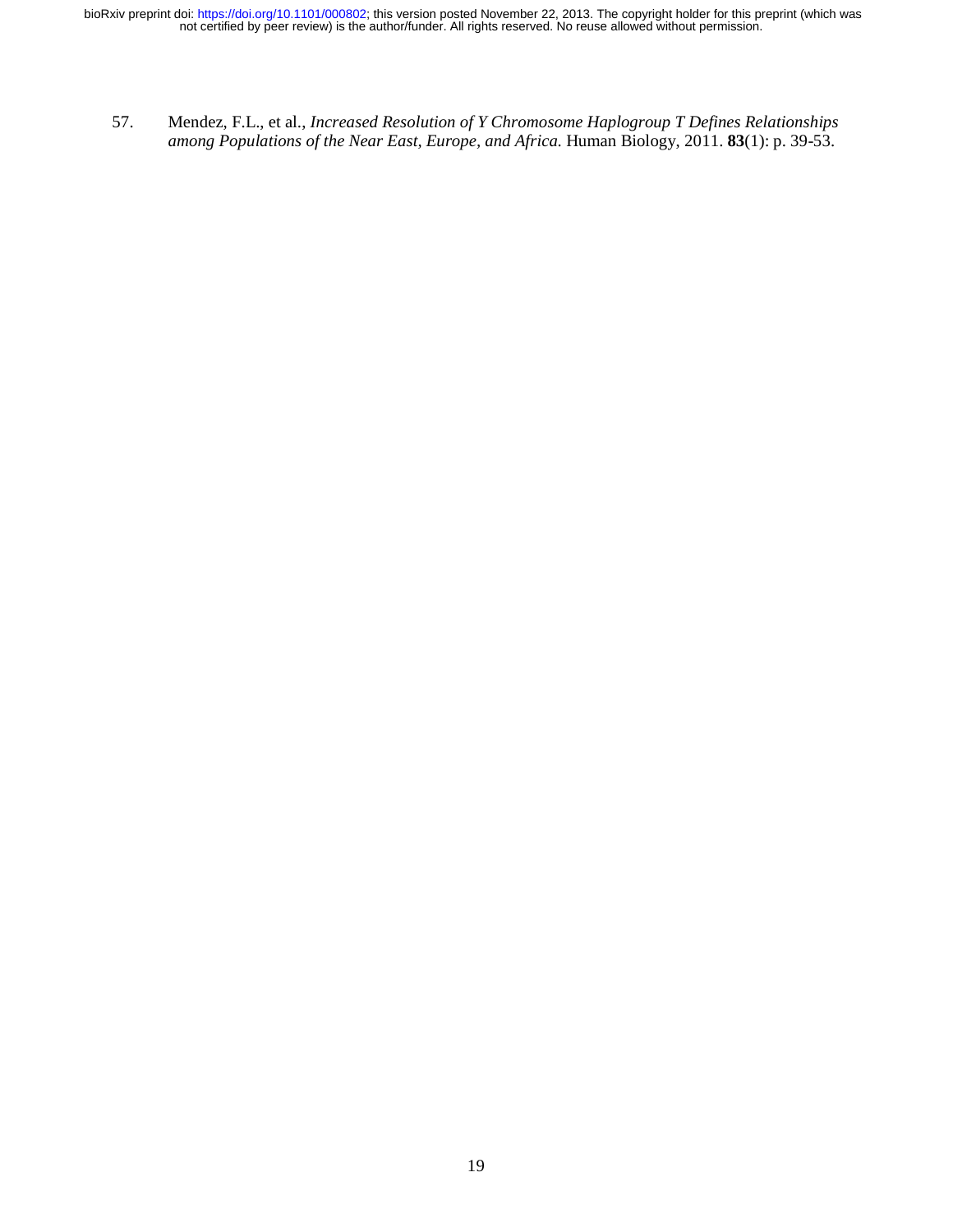### **Supporting information**

Supporting Information A: Implementation details *Variant calling* Variants are called from BAM files using the following "mpileup" command from *samtools* v. 0.1.19:

\$SAM\_HOME/samtools mpileup -C50 -F 0.5 -ugpf \$REF\_FILE [bam file list] | \$SAM\_HOME/bcftools/bcftools view -vcgm0.99 - > [output VCF file] The reference sequence from the 1000 Genomes Project is used: http://ftp.1000genomes.ebi.ac.uk/vol1/ftp/technical/reference/human\_g1k\_v37.fasta.gz

#### *Genotype refinement*

Genotype (GT) calls are refined using a python script that reads the VCF file and produces a VCF file with refined genotype calls. The algorithm for calling based on each set of genotype likelihoods (PL values) is summarized as follows:

 *-look for zero in PL values corresponding to homozygous calls*

*-if 0 is found at one of these sites, check that all the other PL values corresponding to homozygous calls are at least 10 (phred scaled likelihood) and all other PL values corresponding to heterozygous calls are at least 3; if these criteria are met, return the genotype call corresponding to the 0 PL value; otherwise, continue*

 *-look for zero in PL values corresponding to heterozygous calls*

*-if 0 is found at one of these sites, check that all the other PL values corresponding to homozygous calls are at least 2 (phred scaled likelihood); if these criteria are met, return a heterozygous call, "./."; otherwise, continue*

 *-if none of the above criteria result in call, return a no-call (".")*

### *Variant filtering*

Annotation with the *vcf-annotate* utility of *vcftools 0.1.10* is performed (prior to the aforementioned genotype refinement) with the following command-line options:

*-f HetNew.filt -f +/D=7800/q=13*

The q=13 option requires a minimum root-mean-squared (phred-scaled) mapping quality of 13 ("MinMQ" filter); D=7800 imposes an upper limit on depth of coverage of 7800 reads across all 1292 samples ("MaxDP" filter). We have found that a cutoff of 6 reads is a reasonable heuristic for the low-coverage 1000 Genomes Project samples, and this cutoff depth is set fractionally higher here to account for the small number of samples with greater average coverage depth. The "+" option requests all the other default filters, including considerations like strand bias.

The specification of custom filter file ("HetNew.filt") in the command-line options above also applies the following two filters:

"Het": G3 corresponding to heterozygous 0/1 genotype exceeds 0.025

"Het2": G3 corresponding to heterozygous 0/1 genotype exceeds half of G3 corresponding to 1/1 genotype (G3 corresponds to the maximum likelihood estimate of genotype frequencies reported for many of the variant sites by samtools.)

Various other custom filters are applied using a custom python script, following the aforementioned genotype refinement; the filters applied in this step are summarized below.

"LongIndel": sites with REF or ALT alleles with more than a threshold length are marked with this filter (with the hypothesis that "longer" INDEL allele representations will be more mutationally-unstable, and potentially also less reliable. A threshold of 4 bp is used here.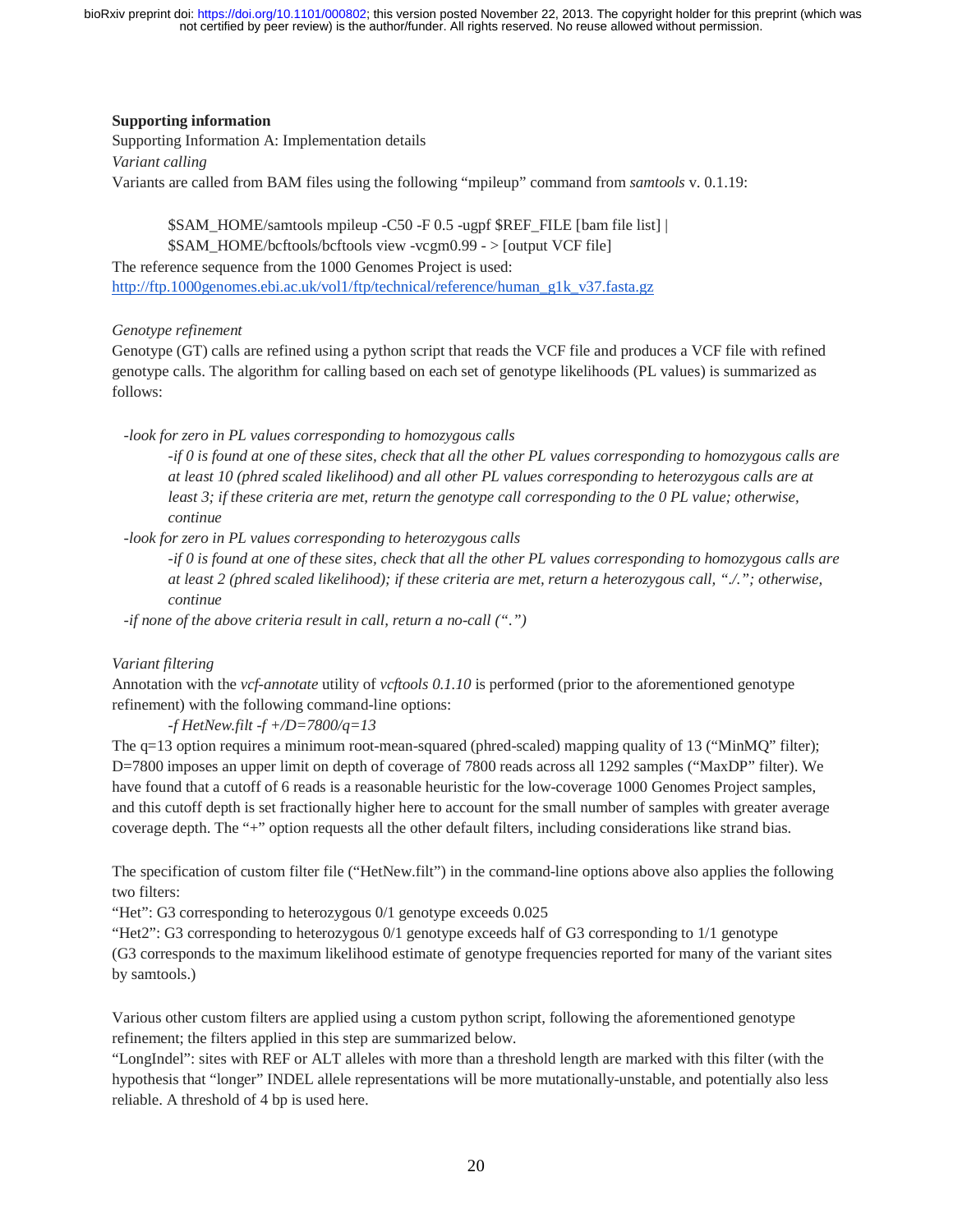"Het3": sites with ratio of './.' calls to (total - '.') greater than a threshold are marked with this filter. A threshold of 0.025 is used here.

"FewALT": sites with fewer than threshold value number ALT calls (according to the refined GT call) are marked with this filter. A threshold of 2 is used to exclude "singletons" whereas a threshold of 1 is used to consider these "singletons".

"HighNC": sites with high ratio of '.' + './.' calls to total samples are marked with this filter (high no-call rate). A threshold of 0.381966, based on the golden ratio, is used here.

"MNP": sites with MNPs (multiple nucleotide polymorphisms) of size larger than some threshold are marked with this filter. A threshold of 1 bp is used here, effectively excluding all MNPs

"ManyALT": sites with a high number of ALT alleles, greater than some threshold, are marked with this filter. A threshold of 2 is used here.

"Nallele": sites with REF or ALT containing N are marked with this filter

"Het4": sites with ratio of Het ("./.") to ALT calls greater than the threshold value are marked with this filter. We have found that using this filter can be overly restrictive, excluding some genuine SNPs, and have found iterative reweighting, on the other hand, to serve as a more effective alternative, allowing for generation of reliable trees while retaining these sites. Consequently, the threshold is set sufficiently high here to effectively disable this filter.

#### *Maximum parsimony tree generation*

The *pars* program (discrete character parsimony algorithm) within PHYLIP 3.69 (with modification to memory management for ancestral state reconstruction, as described in text) is used for maximum parsimony tree generation. Critically, options to print out steps at each site and to print the character at all nodes of the tree are turned on.

For the example tree shown here, the "less thorough" search option is specified, with one tree saved. A random seed of 9 is used, with 1 jumble. The sample HG01890, known from previous investigations to belong to Hg-A0, is specified as outgroup.

### *Iterative reweighting*

The number of state changes (mutations) of each site throughout the tree is tallied and used to determine weighting for the next tree generation iteration. The weighting schedule summarized below is used:

| Reweighting<br>iteration                                         | 1           | $\overline{2}$    | 3               | 4               |
|------------------------------------------------------------------|-------------|-------------------|-----------------|-----------------|
| Weights determined<br>based on mutation<br>count in:             | Tree 0      | Tree 1            | Tree 2          | Tree 3          |
| Weights determined<br>in this iteration are<br>used to generate: | Tree 1      | Tree 2            | Tree 3          | Tree 4          |
| Weighting function,<br>W(M) (M>1)                                | 35<br>$M-1$ | 35<br>$(M-1)^{2}$ | $35e^{-2(M-2)}$ | $35e^{-2(M-2)}$ |
| Zero weight for<br>nearby mutations on<br>same branch?           | no          | no                | no              | yes             |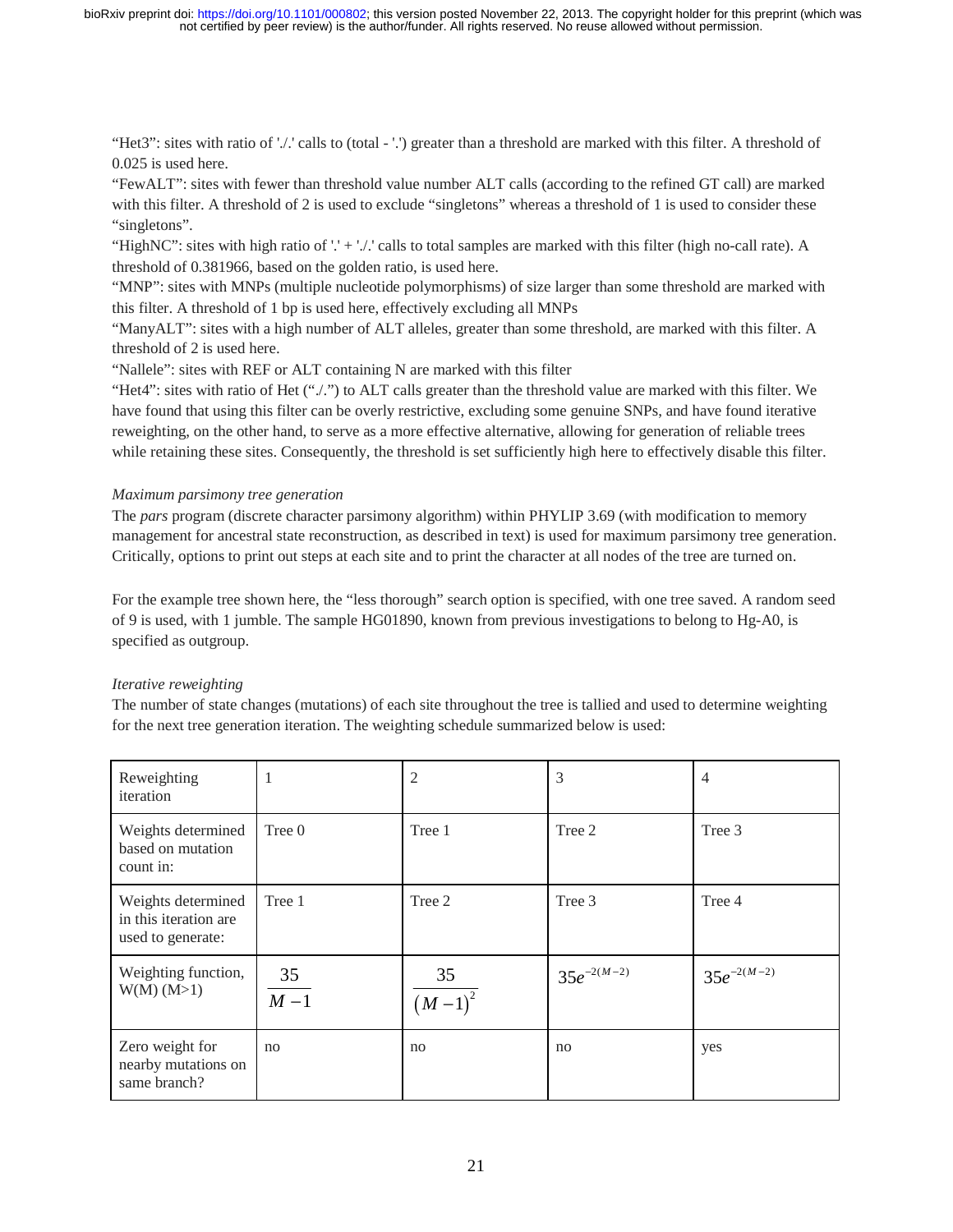"Tree 0" is generated without weighting. The weighting function in the table above is applied to determine an integer weight (determined with rounding) from 0 to 35 (inclusive) based on the mutation count, M. For M=0 and M=1, the full weight of 35 is used, So, for example, with the first reweighting iteration, the following weights are used:

| M (mutation count)                                        | W(M) (site weight) |
|-----------------------------------------------------------|--------------------|
| $M=0$ , $M=1$ , or $M=2$                                  | 35                 |
| $M=3$                                                     | 18                 |
| $M=4$                                                     | 12                 |
| $M = 5$                                                   | 9                  |
| $M=6$                                                     | 7                  |
| $M=7$                                                     | 6                  |
| $M=8$                                                     | 5                  |
| 9 <m <11<="" td=""><td><math>\overline{4}</math></td></m> | $\overline{4}$     |
| 12 <m <<br=""></m> 15                                     | 3                  |
| 16≤M≤24                                                   | $\overline{2}$     |
| 25≤M≤71                                                   | 1                  |
| $M \geq 72$                                               | 0                  |

The final (4th) reweighting iteration uses the same weighting function based on mutation count as the 3rd reweighting iteration, but also imposes an additional filter that reweights sites to zero when they are within 100 bp of another site with a mutation on the same branch.

### *Post-processing of tree-construction results*

For the example tree discussed here, the mutations are annotated with names based on the version of the ISOGG SNP Compendium (part of the ISOGG Y-Tree resource) last updated September 15, 2013; this database includes 47,680 variants with mutation information. Additionally, a custom SNP name supplement, consisting mostly of names assigned through this work, was used to supplement the ISOGG SNP Compendium annotations. The full list of variants named with Z-prefix is maintained in a collaborative Google Document accessible via https://sites.google.com/site/yanalysis/.

Supporting Information B: Tree generation result files for the 1292-sample example

An ASCII tree file, a NEWICK tree file, and an "annotations" report localizing mutations to individual branches are included as supporting files. It is noted that the ASCII tree file is not "to-scale". Population and haplogroup classification (based on the ISOGG tree) have been added to the ASCII tree as annotations in a post-processing step. Branch lengths in the NEWICK file do not include "singletons" for the terminal branches. In the annotations file, an asterisk ("\*") indicates that the placement of the mutation in the tree is uncertain due to no-calls and could be higher in the tree. For the rare cases of sites with multiple non-reference alleles, there is the possibility for inaccuracies in